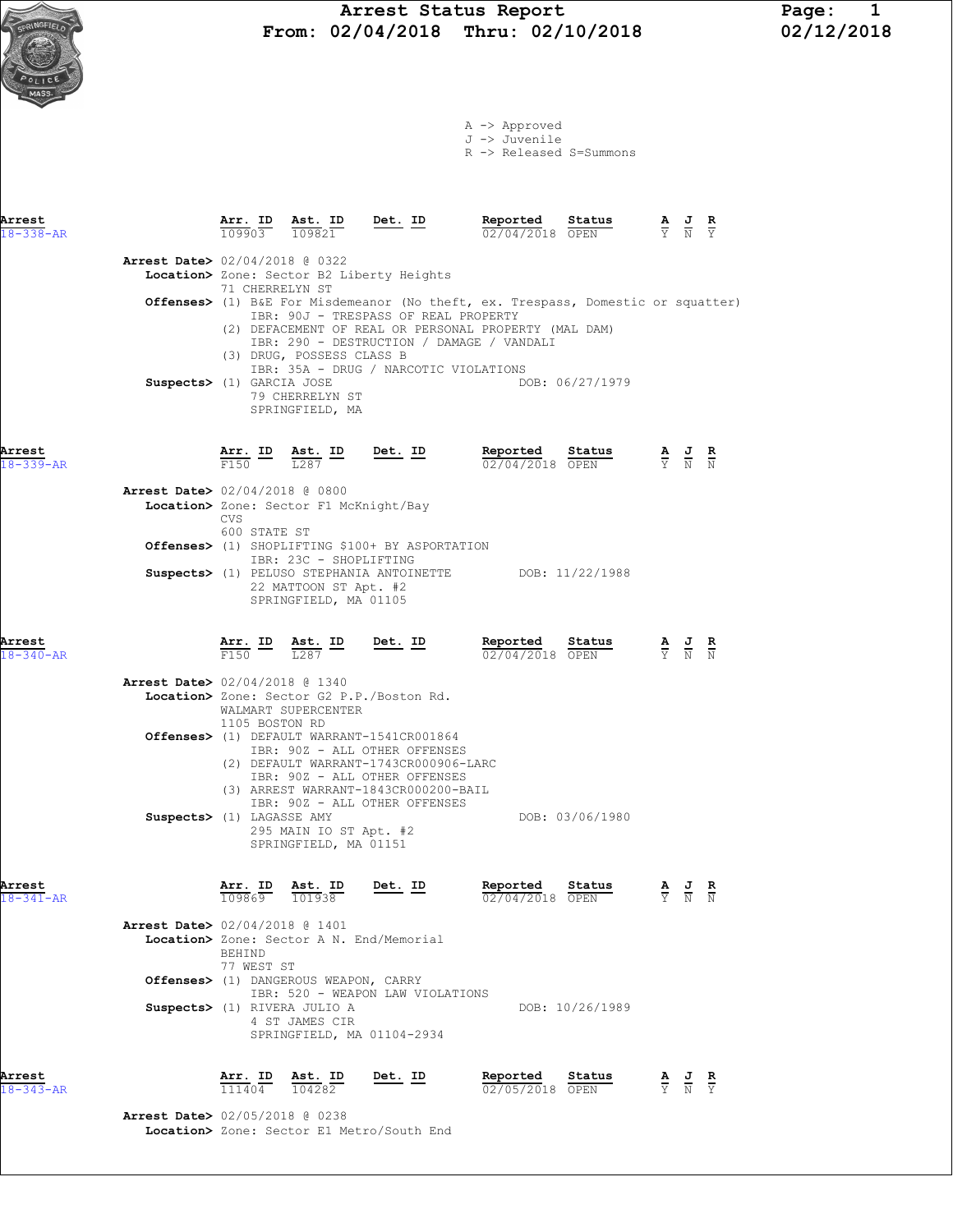## Arrest Status Report Page: 2 From: 02/04/2018 Thru: 02/10/2018 02/12/2018

|                           |                                          |                          |                                                                                  |                                                                                                                                                                 | A -> Approved<br>J -> Juvenile<br>R -> Released S=Summons                                                                     |                 |                                                                                                 |  |
|---------------------------|------------------------------------------|--------------------------|----------------------------------------------------------------------------------|-----------------------------------------------------------------------------------------------------------------------------------------------------------------|-------------------------------------------------------------------------------------------------------------------------------|-----------------|-------------------------------------------------------------------------------------------------|--|
|                           |                                          | 49 MILL ST               | Offenses> (1) NUMBER PLATE VIOLATION<br>(2) STOP FOR POLICE, FAIL                | (3) LICENSE SUSPENDED/REVOKED, OP MV WITH                                                                                                                       | IBR: 99 - TRAFFIC, TOWN BY-LAW OFFENSES<br>IBR: 99 - TRAFFIC, TOWN BY-LAW OFFENSES<br>IBR: 99 - TRAFFIC, TOWN BY-LAW OFFENSES |                 |                                                                                                 |  |
|                           |                                          |                          | (6) UNINSURED MOTOR VEHICLE<br>Suspects> (1) OUSLEY WILLIAM E<br>98 CAMBRIDGE ST | (4) NUMBER PLATE VIOLATION TO CONCEAL ID<br>(5) UNREGISTERED MOTOR VEHICLE<br>SPRINGFIELD, MA 01109-3548                                                        | IBR: 99 - TRAFFIC, TOWN BY-LAW OFFENSES<br>IBR: 99 - TRAFFIC, TOWN BY-LAW OFFENSES<br>IBR: 99 - TRAFFIC, TOWN BY-LAW OFFENSES | DOB: 10/16/1960 |                                                                                                 |  |
| Arrest<br>$18 - 344 - AR$ |                                          | Arr. ID<br>106033 106656 | Ast. ID                                                                          | Det. ID                                                                                                                                                         | Reported Status<br>02/05/2018 OPEN                                                                                            |                 | $\frac{\mathbf{A}}{\mathbf{Y}}$ $\frac{\mathbf{J}}{\mathbf{N}}$ $\frac{\mathbf{R}}{\mathbf{Y}}$ |  |
|                           | <b>Arrest Date&gt;</b> 02/05/2018 @ 0345 |                          |                                                                                  | Location> Zone: Sector F2 Old&Upper Hill                                                                                                                        |                                                                                                                               |                 |                                                                                                 |  |
|                           |                                          | WILBRAHAM RD             |                                                                                  |                                                                                                                                                                 | Offenses> (1) ARREST WARRANT DOCKET# 1543CR001083 WILBRAHAM DISTRICT COURT                                                    |                 |                                                                                                 |  |
|                           |                                          |                          | Suspects> (1) RIVERA JUSTIN ORLANDO<br>59 EAST BAY PATH TER<br>SPRINGFIELD, MA   | IBR: 90Z - ALL OTHER OFFENSES                                                                                                                                   | DOB: 10/20/1992                                                                                                               |                 |                                                                                                 |  |
| Arrest<br>$18 - 345 - AR$ |                                          | Arr. ID<br>112491        | 107742                                                                           | Ast. ID Det. ID                                                                                                                                                 | Reported<br>02/05/2018 OPEN                                                                                                   | Status          | $\frac{\mathbf{A}}{\mathbf{Y}}$ $\frac{\mathbf{J}}{\mathbf{N}}$ $\frac{\mathbf{R}}{\mathbf{N}}$ |  |
|                           | <b>Arrest Date&gt;</b> 02/05/2018 @ 0405 |                          |                                                                                  | Location> Zone: Sector E2 Metro/6Corners                                                                                                                        |                                                                                                                               |                 |                                                                                                 |  |
|                           |                                          | MYRTLE ST                |                                                                                  | Offenses> (1) DRUG, DISTRIBUTE CLASS B, SUBSQ.OFF.<br>IBR: 35A - DRUG / NARCOTIC VIOLATIONS<br>(2) Open Container of Marijuana<br>IBR: 90Z - ALL OTHER OFFENSES |                                                                                                                               |                 |                                                                                                 |  |
|                           |                                          |                          | Suspects> (1) DEVONE JEROME MARQUIS<br>SPRINGFIELD, MA                           | 406 BERKSHIRE AVE Apt. #1R                                                                                                                                      |                                                                                                                               | DOB: 10/25/1989 |                                                                                                 |  |
| Arrest<br>$18 - 346 - AR$ |                                          | <u>Arr. ID</u>           | Ast. ID Det. ID                                                                  |                                                                                                                                                                 | Reported<br>02/05/2018 OPEN                                                                                                   | Status          | $\frac{\mathbf{A}}{\mathbf{Y}}$ $\frac{\mathbf{J}}{\mathbf{N}}$ $\frac{\mathbf{R}}{\mathbf{N}}$ |  |
|                           | Arrest Date> 02/05/2018 @ 1730           |                          |                                                                                  | Location> Zone: Sector G1 P.P./Boston Rd.                                                                                                                       |                                                                                                                               |                 |                                                                                                 |  |
|                           | Offenses> (1) ARREST WARRANT             | <b>JASPER ST</b>         |                                                                                  |                                                                                                                                                                 |                                                                                                                               |                 |                                                                                                 |  |
|                           |                                          |                          |                                                                                  | IBR: 90Z - ALL OTHER OFFENSES                                                                                                                                   | (2) REGISTRATION SUSPENDED/REVOKED, OP MV WITH                                                                                |                 |                                                                                                 |  |
|                           | Suspects> (1) RIVERA MARTA               |                          | 186 NURSERY ST Apt. #5C<br>SPRINGFIELD, MA                                       |                                                                                                                                                                 | IBR: 99 - TRAFFIC, TOWN BY-LAW OFFENSES                                                                                       | DOB: 03/30/1962 |                                                                                                 |  |
| Arrest<br>18-347-AR       |                                          | Arr. ID                  | Ast. ID<br>101483                                                                | <u>Det. ID</u>                                                                                                                                                  | Reported<br>02/05/2018 OPEN                                                                                                   | Status          | $\frac{\mathbf{A}}{\mathbf{Y}}$ $\frac{\mathbf{J}}{\mathbf{N}}$ $\frac{\mathbf{R}}{\mathbf{Y}}$ |  |
|                           | <b>Arrest Date&gt;</b> 02/05/2018 @ 2000 |                          |                                                                                  | Location> Zone: Sector E2 Metro/6Corners                                                                                                                        |                                                                                                                               |                 |                                                                                                 |  |
|                           | Offenses> (1) .A&B (Simple)              | 63 DEXTER ST             |                                                                                  |                                                                                                                                                                 |                                                                                                                               |                 |                                                                                                 |  |
|                           |                                          |                          | IBR: 13B - SIMPLE ASSAULT                                                        |                                                                                                                                                                 |                                                                                                                               |                 |                                                                                                 |  |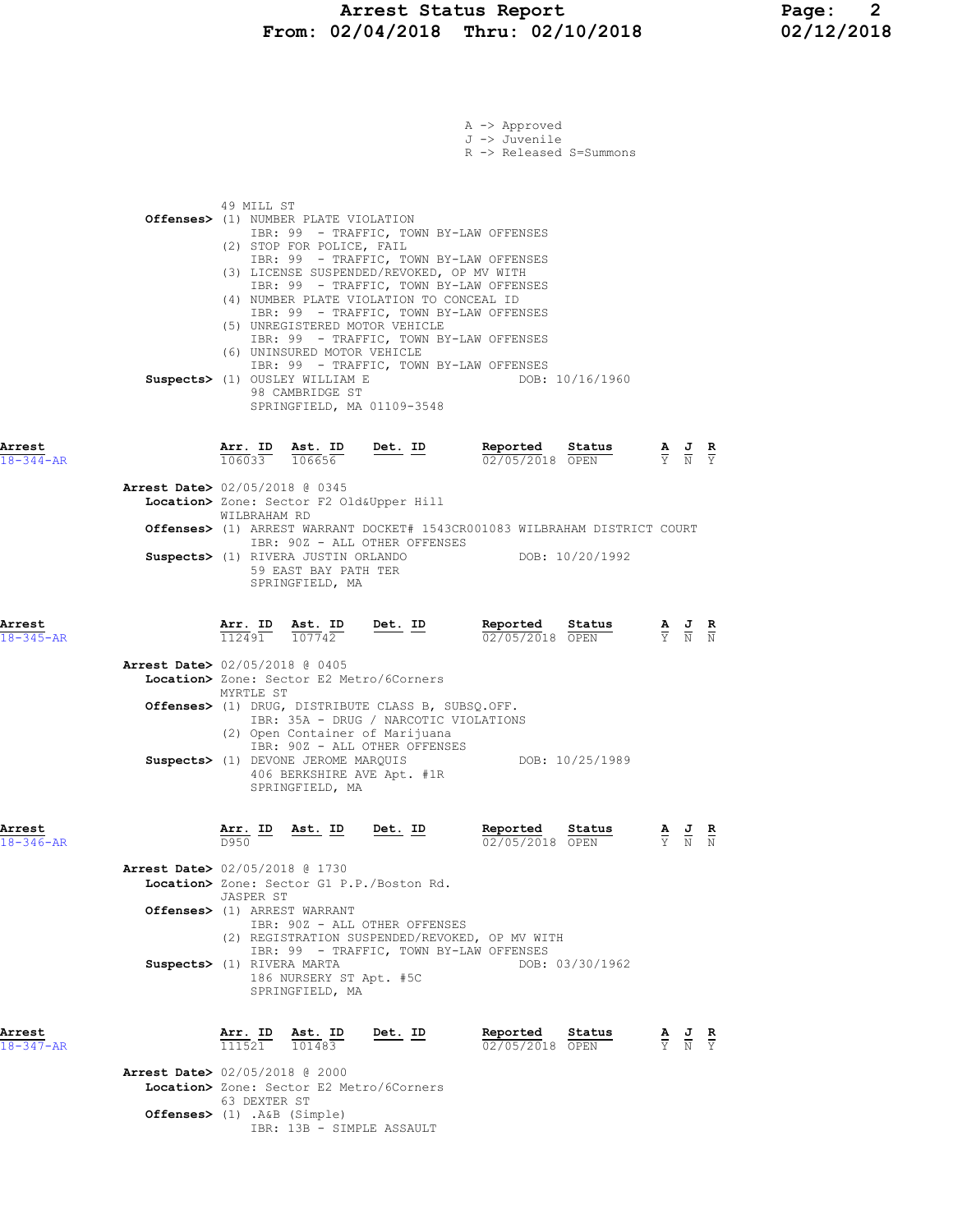## Arrest Status Report Page: 3 From: 02/04/2018 Thru: 02/10/2018 02/12/2018

|                           |                                          |                   |                                                                                                                           |                                                                                                                                                                    | A -> Approved |                           |                                                                 |                                                                                                 |                             |
|---------------------------|------------------------------------------|-------------------|---------------------------------------------------------------------------------------------------------------------------|--------------------------------------------------------------------------------------------------------------------------------------------------------------------|---------------|---------------------------|-----------------------------------------------------------------|-------------------------------------------------------------------------------------------------|-----------------------------|
|                           |                                          |                   |                                                                                                                           |                                                                                                                                                                    | J -> Juvenile | R -> Released S=Summons   |                                                                 |                                                                                                 |                             |
|                           |                                          |                   | IBR: 13B - SIMPLE ASSAULT<br>(3) MOTOR VEH, LARCENY OF<br>Suspects> (1) BENONI JESSICA<br>63 DEXTER ST<br>SPRINGFIELD, MA | (2) ASSAULT W/DANGEROUS WEAPON<br>IBR: 240 - MOTOR VEHICLE THEFT                                                                                                   |               | DOB: 04/15/1994           |                                                                 |                                                                                                 |                             |
| Arrest<br>$18 - 348 - AR$ |                                          |                   | Arr. ID Ast. ID<br>$112472$ $010681$                                                                                      | Det. ID                                                                                                                                                            | Reported      | Status<br>02/05/2018 OPEN |                                                                 | $\frac{\mathbf{A}}{\mathbf{Y}}$ $\frac{\mathbf{J}}{\mathbf{N}}$ $\frac{\mathbf{R}}{\mathbf{Y}}$ |                             |
|                           | <b>Arrest Date&gt;</b> 02/05/2018 @ 2039 | 31 NURSERY ST     |                                                                                                                           | Location> Zone: Sector B1 Liberty Heights                                                                                                                          |               |                           |                                                                 |                                                                                                 |                             |
|                           |                                          |                   | Offenses> (1) DEFAULT WARRANT<br>(2) DEFAULT WARRANT                                                                      | IBR: 90Z - ALL OTHER OFFENSES<br>IBR: 90Z - ALL OTHER OFFENSES                                                                                                     |               |                           |                                                                 |                                                                                                 |                             |
|                           |                                          |                   | (3) DEFAULT WARRANT<br>Suspects> (1) KELLEHER MATTHEW R<br>31 NURSERY ST                                                  | IBR: 90Z - ALL OTHER OFFENSES<br>SPRINGFIELD, MA 01104-3724                                                                                                        |               | DOB: 08/17/1987           |                                                                 |                                                                                                 |                             |
| Arrest<br>$18 - 349 - AR$ |                                          |                   | $\overline{111413}$ $\overline{106655}$                                                                                   | $\overline{\text{Arr.}}$ ID Ast. ID Det. ID                                                                                                                        | Reported      | Status<br>02/05/2018 OPEN |                                                                 | $\frac{\mathbf{A}}{\mathbf{Y}}$ $\frac{\mathbf{J}}{\mathbf{N}}$ $\frac{\mathbf{R}}{\mathbf{N}}$ |                             |
|                           | Arrest Date> 02/05/2018 @ 2015           | 311 INDUSTRY AVE  | Offenses> (1) STOP FOR POLICE, FAIL<br>(2) RACING MOTOR VEHICLE                                                           | Location> Zone: Sector C East Springfield<br>IBR: 99 - TRAFFIC, TOWN BY-LAW OFFENSES                                                                               |               |                           |                                                                 |                                                                                                 |                             |
|                           | Suspects> (1) PAGAN LUIS                 |                   | (3) RIGHT LANE, FAIL DRIVE IN<br>306 OAKLAND ST<br>SPRINGFIELD, MA                                                        | IBR: 99 - TRAFFIC, TOWN BY-LAW OFFENSES<br>IBR: 99 - TRAFFIC, TOWN BY-LAW OFFENSES                                                                                 |               | DOB: 08/05/1996           |                                                                 |                                                                                                 |                             |
| Arrest<br>$18 - 350 - AR$ |                                          | Arr. ID<br>111413 | Ast. ID<br>106655                                                                                                         | Det. ID                                                                                                                                                            | Reported      | Status<br>02/05/2018 OPEN | $\frac{\mathbf{A}}{\mathbf{Y}}$ $\frac{\mathbf{J}}{\mathbf{N}}$ |                                                                                                 | $rac{\mathbf{R}}{\Upsilon}$ |
|                           | Arrest Date> 02/05/2018 @ 2015           | 311 INDUSTRY AVE  |                                                                                                                           | Location> Zone: Sector C East Springfield                                                                                                                          |               |                           |                                                                 |                                                                                                 |                             |
|                           |                                          |                   | Offenses> (1) STOP FOR POLICE, FAIL<br>(3) RACING MOTOR VEHICLE                                                           | IBR: 99 - TRAFFIC, TOWN BY-LAW OFFENSES<br>(2) LICENSE SUSPENDED, OP MV WITH<br>IBR: 99 - TRAFFIC, TOWN BY-LAW OFFENSES<br>IBR: 99 - TRAFFIC, TOWN BY-LAW OFFENSES |               |                           |                                                                 |                                                                                                 |                             |
|                           |                                          |                   | (4) RESIST ARREST<br>IBR: 13B - SIMPLE ASSAULT<br>17 PARK ST<br>CHICOPEE, MA                                              | Suspects> (1) SUAREZ-MENDEZ JONATHAN                                                                                                                               |               | DOB: 05/22/1986           |                                                                 |                                                                                                 |                             |
| Arrest<br>$18 - 352 - AR$ |                                          | Arr. ID<br>112466 | Ast. ID<br>107942                                                                                                         | <u>Det. ID</u>                                                                                                                                                     | Reported      | Status<br>02/05/2018 OPEN |                                                                 | $\frac{\mathbf{A}}{\mathbf{Y}}$ $\frac{\mathbf{J}}{\mathbf{N}}$ $\frac{\mathbf{R}}{\mathbf{N}}$ |                             |
|                           | <b>Arrest Date&gt;</b> 02/05/2018 @ 2300 | MAIN IO ST        |                                                                                                                           | Location> Zone: Sector D1 Indian Orchard                                                                                                                           |               |                           |                                                                 |                                                                                                 |                             |
|                           |                                          |                   |                                                                                                                           | <b>Offenses&gt;</b> (1) ARREST WARRANT- DUDLEY DISTRICT 1764CR003922<br>IBR: 90Z - ALL OTHER OFFENSES                                                              |               |                           |                                                                 |                                                                                                 |                             |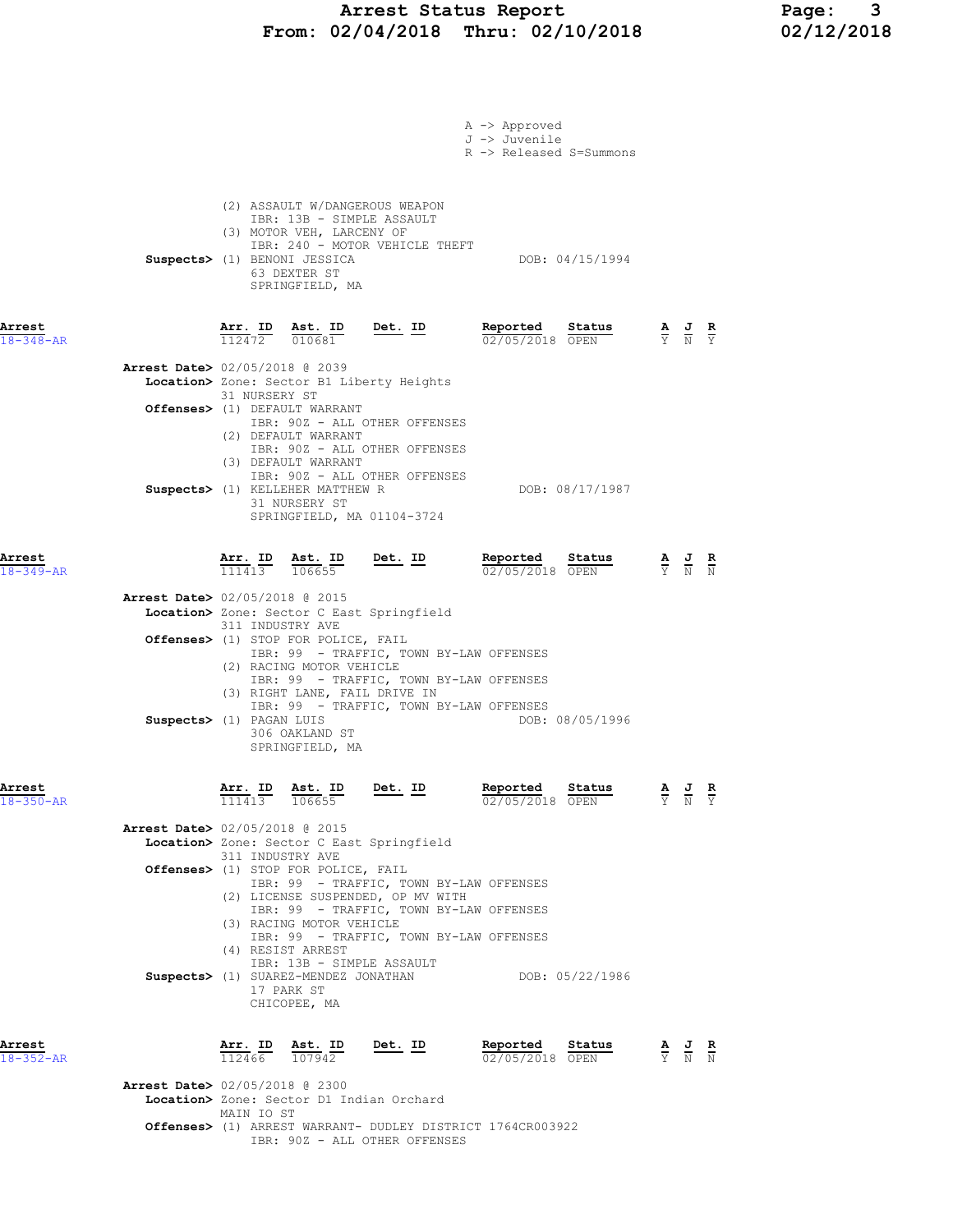## Arrest Status Report Page: 4 From: 02/04/2018 Thru: 02/10/2018 02/12/2018

|                           |                                          |                         |                                                  |                                                                                        | A -> Approved                                                                                                                                                                                                                                                                                                  |                 |                                                                                                 |                                                                                                 |  |
|---------------------------|------------------------------------------|-------------------------|--------------------------------------------------|----------------------------------------------------------------------------------------|----------------------------------------------------------------------------------------------------------------------------------------------------------------------------------------------------------------------------------------------------------------------------------------------------------------|-----------------|-------------------------------------------------------------------------------------------------|-------------------------------------------------------------------------------------------------|--|
|                           |                                          |                         |                                                  |                                                                                        | J -> Juvenile                                                                                                                                                                                                                                                                                                  |                 |                                                                                                 |                                                                                                 |  |
|                           |                                          |                         |                                                  |                                                                                        | R -> Released S=Summons                                                                                                                                                                                                                                                                                        |                 |                                                                                                 |                                                                                                 |  |
|                           |                                          |                         |                                                  |                                                                                        |                                                                                                                                                                                                                                                                                                                |                 |                                                                                                 |                                                                                                 |  |
|                           |                                          |                         | Suspects> (1) THOMPSON ANTOINE                   |                                                                                        | DOB: 10/03/1987                                                                                                                                                                                                                                                                                                |                 |                                                                                                 |                                                                                                 |  |
|                           |                                          |                         | 67 OAK IO ST                                     |                                                                                        |                                                                                                                                                                                                                                                                                                                |                 |                                                                                                 |                                                                                                 |  |
|                           |                                          |                         | SPRINGFIELD, MA                                  |                                                                                        |                                                                                                                                                                                                                                                                                                                |                 |                                                                                                 |                                                                                                 |  |
|                           |                                          |                         |                                                  |                                                                                        |                                                                                                                                                                                                                                                                                                                |                 |                                                                                                 |                                                                                                 |  |
| Arrest<br>$18 - 353 - AR$ |                                          |                         |                                                  | $\frac{\texttt{Arr. ID}}{106663}$ $\frac{\texttt{ Ast. ID}}{106656}$ Det. ID           | Reported Status<br>02/06/2018 OPEN                                                                                                                                                                                                                                                                             |                 |                                                                                                 | $\frac{\mathbf{A}}{\mathbf{Y}}$ $\frac{\mathbf{J}}{\mathbf{N}}$ $\frac{\mathbf{R}}{\mathbf{Y}}$ |  |
|                           |                                          |                         |                                                  |                                                                                        |                                                                                                                                                                                                                                                                                                                |                 |                                                                                                 |                                                                                                 |  |
|                           | Arrest Date> 02/06/2018 @ 0237           |                         |                                                  | Location> Zone: Sector E2 Metro/6Corners                                               |                                                                                                                                                                                                                                                                                                                |                 |                                                                                                 |                                                                                                 |  |
|                           |                                          |                         | 306 UNION ST Apt. #3R                            |                                                                                        |                                                                                                                                                                                                                                                                                                                |                 |                                                                                                 |                                                                                                 |  |
|                           |                                          |                         |                                                  | IBR: 90Z - ALL OTHER OFFENSES                                                          | Offenses> (1) DEFAULT WARRANT DOCKET# 1717CR002395 HOLYOKE DISTRICT COURT                                                                                                                                                                                                                                      |                 |                                                                                                 |                                                                                                 |  |
|                           | Suspects> (1) LUIGGI JORGE               |                         |                                                  |                                                                                        |                                                                                                                                                                                                                                                                                                                | DOB: 10/25/1980 |                                                                                                 |                                                                                                 |  |
|                           |                                          |                         | 27 FEDERAL ST Apt. #1D<br>SPRINGFIELD, MA 01105  |                                                                                        |                                                                                                                                                                                                                                                                                                                |                 |                                                                                                 |                                                                                                 |  |
|                           |                                          |                         |                                                  |                                                                                        |                                                                                                                                                                                                                                                                                                                |                 |                                                                                                 |                                                                                                 |  |
| Arrest                    |                                          |                         |                                                  |                                                                                        |                                                                                                                                                                                                                                                                                                                |                 |                                                                                                 |                                                                                                 |  |
| $18 - 354 - AR$           |                                          |                         |                                                  |                                                                                        | <b>Arr. ID</b> Ast. ID Det. ID Reported Status $\frac{1}{6889}$ $\frac{1}{12979}$ $\frac{1}{12979}$ $\frac{1}{1297}$ $\frac{1}{1297}$ $\frac{1}{1297}$ $\frac{1}{1297}$ $\frac{1}{1297}$ $\frac{1}{1297}$ $\frac{1}{1297}$ $\frac{1}{1297}$ $\frac{1}{1297}$ $\frac{1}{1297}$ $\frac{1}{12$<br>02/06/2018 OPEN |                 | $\frac{\mathbf{A}}{\mathbf{Y}}$ $\frac{\mathbf{J}}{\mathbf{N}}$ $\frac{\mathbf{R}}{\mathbf{Y}}$ |                                                                                                 |  |
|                           | <b>Arrest Date&gt;</b> 02/06/2018 @ 1030 |                         |                                                  |                                                                                        |                                                                                                                                                                                                                                                                                                                |                 |                                                                                                 |                                                                                                 |  |
|                           |                                          |                         |                                                  | Location> Zone: Sector E1 Metro/South End                                              |                                                                                                                                                                                                                                                                                                                |                 |                                                                                                 |                                                                                                 |  |
|                           |                                          | 72 LOCUST ST            | <b>Offenses&gt;</b> (1) DRUG, DISTRIBUTE CLASS A |                                                                                        |                                                                                                                                                                                                                                                                                                                |                 |                                                                                                 |                                                                                                 |  |
|                           |                                          |                         |                                                  | IBR: 35A - DRUG / NARCOTIC VIOLATIONS                                                  |                                                                                                                                                                                                                                                                                                                |                 |                                                                                                 |                                                                                                 |  |
|                           |                                          |                         | (2) DRUG, DISTRIBUTE CLASS A                     | IBR: 35A - DRUG / NARCOTIC VIOLATIONS                                                  |                                                                                                                                                                                                                                                                                                                |                 |                                                                                                 |                                                                                                 |  |
|                           |                                          |                         |                                                  | (3) DRUG, POSSESS TO DISTRIB CLASS B                                                   |                                                                                                                                                                                                                                                                                                                |                 |                                                                                                 |                                                                                                 |  |
|                           | Suspects> (1) QADIR MUNIR                |                         |                                                  | IBR: 35A - DRUG / NARCOTIC VIOLATIONS                                                  |                                                                                                                                                                                                                                                                                                                | DOB: 03/19/1987 |                                                                                                 |                                                                                                 |  |
|                           |                                          |                         | 12 CHAPMAN ST Apt. #B6                           |                                                                                        |                                                                                                                                                                                                                                                                                                                |                 |                                                                                                 |                                                                                                 |  |
|                           |                                          |                         | CHICOPEE, MA                                     |                                                                                        |                                                                                                                                                                                                                                                                                                                |                 |                                                                                                 |                                                                                                 |  |
|                           |                                          |                         |                                                  |                                                                                        |                                                                                                                                                                                                                                                                                                                |                 |                                                                                                 |                                                                                                 |  |
| Arrest<br>$18 - 355 - AR$ |                                          |                         |                                                  | $\frac{\texttt{Arr.}}{\texttt{B443}}$ ID Ast. ID Det. ID                               | Reported Status<br>02/06/2018 OPEN                                                                                                                                                                                                                                                                             |                 |                                                                                                 | $\frac{\mathbf{A}}{\mathbf{Y}}$ $\frac{\mathbf{J}}{\mathbf{N}}$ $\frac{\mathbf{R}}{\mathbf{N}}$ |  |
|                           |                                          |                         |                                                  |                                                                                        |                                                                                                                                                                                                                                                                                                                |                 |                                                                                                 |                                                                                                 |  |
|                           | <b>Arrest Date&gt;</b> 02/06/2018 @ 1230 |                         |                                                  | Location> Zone: Sector G2 P.P./Boston Rd.                                              |                                                                                                                                                                                                                                                                                                                |                 |                                                                                                 |                                                                                                 |  |
|                           |                                          | 372 PASCO RD            |                                                  |                                                                                        |                                                                                                                                                                                                                                                                                                                |                 |                                                                                                 |                                                                                                 |  |
|                           |                                          |                         |                                                  | Offenses> (1) LICENSE SUSPENDED, OP MV WITH<br>IBR: 99 - TRAFFIC, TOWN BY-LAW OFFENSES |                                                                                                                                                                                                                                                                                                                |                 |                                                                                                 |                                                                                                 |  |
|                           |                                          |                         | (2) UNINSURED MOTOR VEHICLE                      |                                                                                        |                                                                                                                                                                                                                                                                                                                |                 |                                                                                                 |                                                                                                 |  |
|                           |                                          |                         |                                                  | IBR: 99 - TRAFFIC, TOWN BY-LAW OFFENSES<br>(3) REGISTRATION SUSPENDED, OP MV WITH      |                                                                                                                                                                                                                                                                                                                |                 |                                                                                                 |                                                                                                 |  |
|                           |                                          |                         |                                                  | IBR: 99 - TRAFFIC, TOWN BY-LAW OFFENSES                                                |                                                                                                                                                                                                                                                                                                                |                 |                                                                                                 |                                                                                                 |  |
|                           |                                          |                         |                                                  | (4) NUMBER PLATE VIOLATION TO CONCEAL ID<br>IBR: 99 - TRAFFIC, TOWN BY-LAW OFFENSES    |                                                                                                                                                                                                                                                                                                                |                 |                                                                                                 |                                                                                                 |  |
|                           |                                          |                         | <b>Suspects&gt;</b> (1) CLAYTON JARRETT ANTHONY  |                                                                                        |                                                                                                                                                                                                                                                                                                                | DOB: 09/01/1984 |                                                                                                 |                                                                                                 |  |
|                           |                                          |                         | 50 LIONEL BENOIT RD<br>SPRINGFIELD, MA 01109     |                                                                                        |                                                                                                                                                                                                                                                                                                                |                 |                                                                                                 |                                                                                                 |  |
|                           |                                          |                         |                                                  |                                                                                        |                                                                                                                                                                                                                                                                                                                |                 |                                                                                                 |                                                                                                 |  |
| Arrest                    |                                          | Arr. ID                 | <u>Ast. ID</u>                                   | <u>Det.</u> ID                                                                         | Reported                                                                                                                                                                                                                                                                                                       | Status          |                                                                                                 |                                                                                                 |  |
| $18 - 357 - AR$           |                                          | D867                    |                                                  |                                                                                        | 02/06/2018 OPEN                                                                                                                                                                                                                                                                                                |                 |                                                                                                 | $\frac{\mathbf{A}}{\mathbf{Y}}$ $\frac{\mathbf{J}}{\mathbf{N}}$ $\frac{\mathbf{R}}{\mathbf{Y}}$ |  |
|                           | <b>Arrest Date&gt;</b> 02/06/2018 @ 1300 |                         |                                                  |                                                                                        |                                                                                                                                                                                                                                                                                                                |                 |                                                                                                 |                                                                                                 |  |
|                           |                                          |                         |                                                  | Location> Zone: Sector C East Springfield                                              |                                                                                                                                                                                                                                                                                                                |                 |                                                                                                 |                                                                                                 |  |
|                           |                                          | DCF<br>112 INDUSTRY AVE |                                                  |                                                                                        |                                                                                                                                                                                                                                                                                                                |                 |                                                                                                 |                                                                                                 |  |
|                           |                                          |                         | Offenses> (1) DEFAULT WARRANT                    |                                                                                        |                                                                                                                                                                                                                                                                                                                |                 |                                                                                                 |                                                                                                 |  |
|                           |                                          |                         | Suspects> (1) GONZALEZ DESIREE M                 | IBR: 90Z - ALL OTHER OFFENSES                                                          |                                                                                                                                                                                                                                                                                                                | DOB: 01/27/1995 |                                                                                                 |                                                                                                 |  |
|                           |                                          |                         | 696 PARKER ST                                    |                                                                                        |                                                                                                                                                                                                                                                                                                                |                 |                                                                                                 |                                                                                                 |  |
|                           |                                          |                         | SPRINGFIELD, MA 01119                            |                                                                                        |                                                                                                                                                                                                                                                                                                                |                 |                                                                                                 |                                                                                                 |  |

Arrest Arr. ID Ast. ID Det. ID Reported Status A J R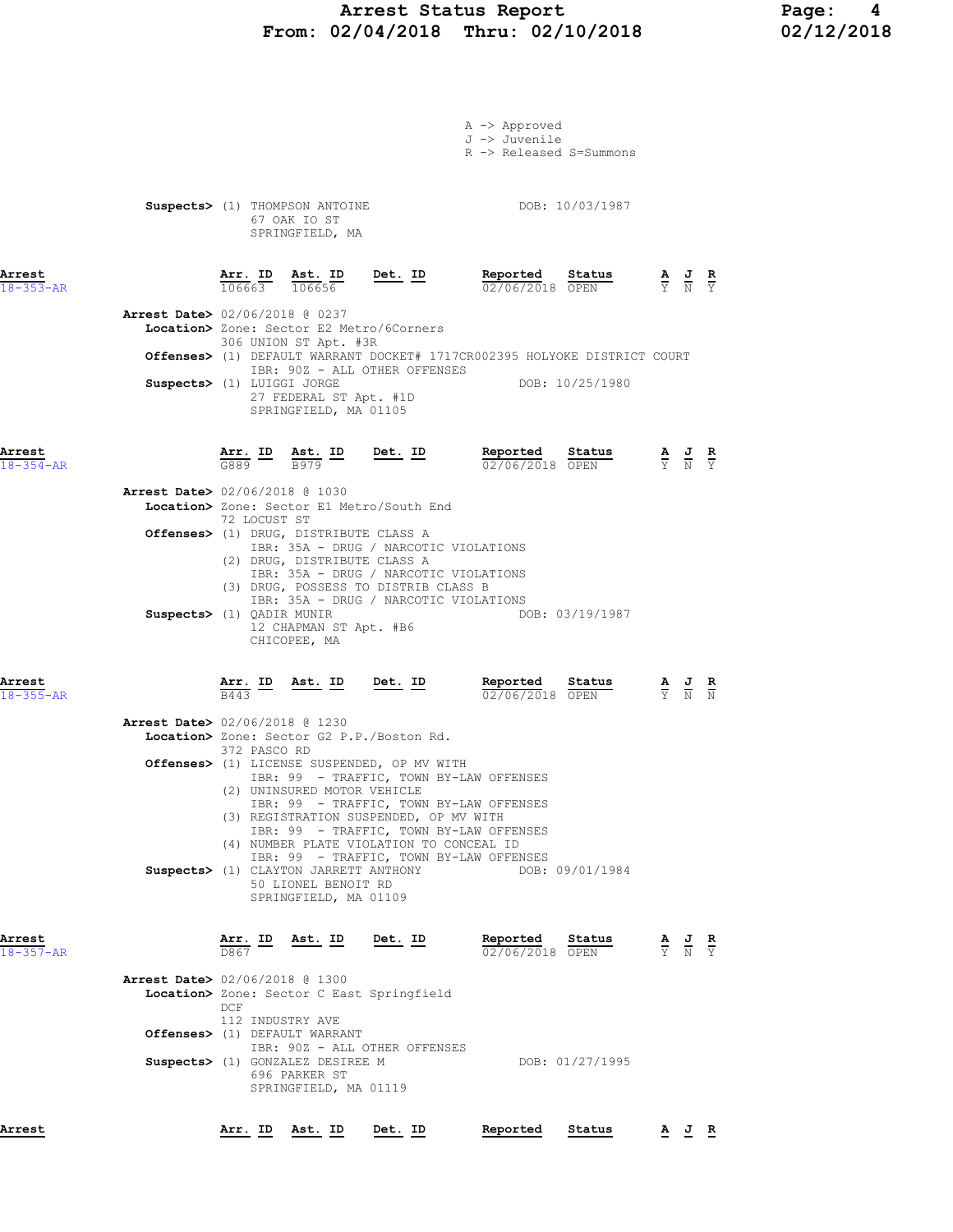### Arrest Status Report Page: 5 From: 02/04/2018 Thru: 02/10/2018 02/12/2018

|                           |                                                                                                                                                                                                                                                                                                                                  | A -> Approved<br>J -> Juvenile<br>R -> Released S=Summons |                                                                                                 |  |
|---------------------------|----------------------------------------------------------------------------------------------------------------------------------------------------------------------------------------------------------------------------------------------------------------------------------------------------------------------------------|-----------------------------------------------------------|-------------------------------------------------------------------------------------------------|--|
| $18 - 358 - AR$           | K435 K109                                                                                                                                                                                                                                                                                                                        | 02/06/2018 OPEN Y N Y                                     |                                                                                                 |  |
|                           | <b>Arrest Date&gt;</b> 02/06/2018 @ 1210<br>Location> Zone: Sector F1 McKnight/Bay<br>96 SHERMAN ST<br>Offenses> (1) HEROIN/MORPHINE/OPIUM, TRAFFICKING IN<br>IBR: 35A - DRUG / NARCOTIC VIOLATIONS                                                                                                                              |                                                           |                                                                                                 |  |
|                           | (2) FIREARM WITHOUT FID CARD, POSSESS<br>IBR: 520 - WEAPON LAW VIOLATIONS<br>(3) POSSESSION AMMO W/O ID (MACE + AMMO)<br>IBR: 520 - WEAPON LAW VIOLATIONS<br>(4) LICENSE SUSPENDED, OP MV WITH<br>IBR: 99 - TRAFFIC, TOWN BY-LAW OFFENSES<br>Suspects> (1) CAJIGAS ARQUELIO GARCI<br>589 BAY ST Apt. #D<br>SPRINGFIELD, MA 01107 | DOB: 11/03/1973                                           |                                                                                                 |  |
| Arrest<br>$18 - 359 - AR$ | Arr. ID<br>Ast. ID<br>Det. ID<br>112455                                                                                                                                                                                                                                                                                          | Reported<br>Status<br>02/06/2018 OPEN                     | $\frac{\mathbf{A}}{\mathbf{Y}}$ $\frac{\mathbf{J}}{\mathbf{N}}$ $\frac{\mathbf{R}}{\mathbf{Y}}$ |  |
|                           | <b>Arrest Date&gt;</b> 02/06/2018 @ 1450<br>Location> Zone: Sector E2 Metro/6Corners<br>148 TAYLOR ST                                                                                                                                                                                                                            |                                                           |                                                                                                 |  |
|                           | Offenses> (1) TRESPASS<br>IBR: 90J - TRESPASS OF REAL PROPERTY<br>Suspects> (1) ALICEA RAFAEL<br>***UNKNOWN***<br>SPRINGFIELD, MA                                                                                                                                                                                                | DOB: 12/18/1986                                           |                                                                                                 |  |
| Arrest<br>$18 - 360 - AR$ | Arr. ID Ast. ID<br><u>Det.</u> ID<br>111521<br>101483                                                                                                                                                                                                                                                                            | Reported<br>Status<br>02/06/2018 OPEN                     | $\frac{\mathbf{A}}{\mathbf{Y}}$ $\frac{\mathbf{J}}{\mathbf{N}}$ $\frac{\mathbf{R}}{\mathbf{Y}}$ |  |
|                           | <b>Arrest Date&gt;</b> 02/06/2018 @ 1655<br>Location> Zone: Sector E2 Metro/6Corners                                                                                                                                                                                                                                             |                                                           |                                                                                                 |  |
|                           | 260 UNION ST<br>Offenses> (1) ARREST WARRANT<br>IBR: 90Z - ALL OTHER OFFENSES                                                                                                                                                                                                                                                    |                                                           |                                                                                                 |  |
|                           | Suspects> (1) MERCED CHRISTINA<br>HOMELESS<br>OTHER, UK                                                                                                                                                                                                                                                                          | DOB: 11/24/1992                                           |                                                                                                 |  |
| Arrest<br>$18 - 361 - AR$ | Arr. ID<br>Ast. ID<br>Det. ID<br>103520<br>092919                                                                                                                                                                                                                                                                                | Status<br>Reported<br>02/06/2018 OPEN                     | $\underline{A}$ $\underline{J}$ $\underline{R}$<br>Y N N                                        |  |
|                           | <b>Arrest Date&gt;</b> 02/06/2018 @ 1745<br>Location> Zone: Sector A N. End/Memorial<br>MAIN ST                                                                                                                                                                                                                                  |                                                           |                                                                                                 |  |
|                           | <b>Offenses&gt;</b> (1) UNLICENSED OPERATION OF MV<br>IBR: 99 - TRAFFIC, TOWN BY-LAW OFFENSES<br>Suspects> (1) ARAGON JOSE ALBERTO<br>2882 MAIN ST Apt. #5<br>SPRINGFIELD, MA 01103                                                                                                                                              | DOB: 07/19/1987                                           |                                                                                                 |  |
| Arrest<br>$18 - 366 - AR$ | Arr. ID<br>Ast. ID<br>Det. ID<br>103499 108538                                                                                                                                                                                                                                                                                   | Reported<br>Status<br>02/07/2018 OPEN                     | $\frac{\mathbf{A}}{\mathbf{Y}}$ $\frac{\mathbf{J}}{\mathbf{N}}$ $\frac{\mathbf{R}}{\mathbf{Y}}$ |  |
|                           | <b>Arrest Date&gt; 02/07/2018 @ 0408</b><br>Location> Zone: Sector B1 Liberty Heights<br>BAYSTATE MEDICAL CENTER<br>759 CHESTNUT ST                                                                                                                                                                                              |                                                           |                                                                                                 |  |

Suspects> (1) TORRES ROSANNA LEE DOB: 10/05/1989 254 MAIN IO ST Apt. #2R SPRINGFIELD, MA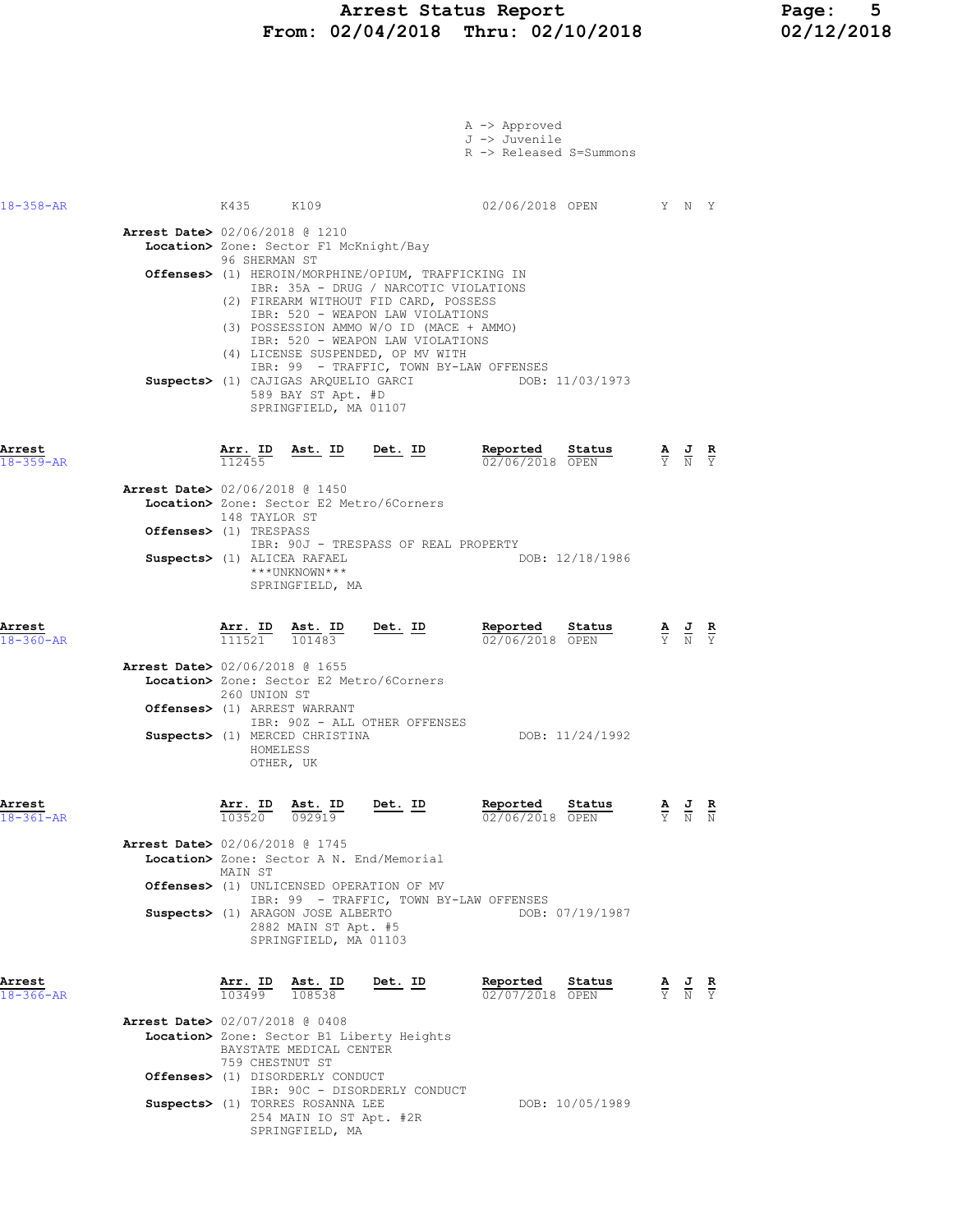# Arrest Status Report Page: 6 From:  $02/04/2018$  Thru:  $02/10/2018$

|  | $A \rightarrow$ Approved |                         |
|--|--------------------------|-------------------------|
|  | J -> Juvenile            |                         |
|  |                          | R -> Released S=Summons |

| Arrest<br>$18 - 370 - AR$      |                              | $\frac{\texttt{Arr. ID}}{109788}$ $\frac{\texttt{ Ast. ID}}{C802}$ Det. ID                                                                                |                                                                                                                                                                                                             | Reported<br>02/07/2018 OPEN                                                                                                                                                                                                              | Status                    |                                                                                                 | $\frac{\mathbf{A}}{\mathbf{Y}}$ $\frac{\mathbf{J}}{\mathbf{N}}$ $\frac{\mathbf{R}}{\mathbf{Y}}$ |                               |
|--------------------------------|------------------------------|-----------------------------------------------------------------------------------------------------------------------------------------------------------|-------------------------------------------------------------------------------------------------------------------------------------------------------------------------------------------------------------|------------------------------------------------------------------------------------------------------------------------------------------------------------------------------------------------------------------------------------------|---------------------------|-------------------------------------------------------------------------------------------------|-------------------------------------------------------------------------------------------------|-------------------------------|
| Arrest Date> 02/07/2018 @ 1710 |                              | 304 UNION ST Apt. #4B<br>235 MILL ST<br>SPRINGFIELD, MA 01104                                                                                             | Location> Zone: Sector E2 Metro/6Corners<br>Offenses> (1) B&E BUILDING NIGHTTIME FOR FELONY<br>IBR: 90J - TRESPASS OF REAL PROPERTY                                                                         | Suspects> (1) PROVOST PRESTON JACK 3RD DOB: 05/26/1985                                                                                                                                                                                   |                           |                                                                                                 |                                                                                                 |                               |
| Arrest<br>$18 - 371 - AR$      |                              | $\frac{\texttt{Arr. ID}}{109788}$ $\frac{\texttt{ Ast. ID}}{C802}$ $\frac{\texttt{Det. ID}}{C802}$                                                        |                                                                                                                                                                                                             | Reported<br>02/07/2018 OPEN                                                                                                                                                                                                              | Status                    | $\frac{\mathbf{A}}{\mathbf{Y}}$ $\frac{\mathbf{J}}{\mathbf{N}}$ $\frac{\mathbf{R}}{\mathbf{Y}}$ |                                                                                                 |                               |
| Arrest Date> 02/07/2018 @ 1710 |                              | 304 UNION ST Apt. #4B<br>(2) RESIST ARREST<br>IBR: 13B - SIMPLE ASSAULT                                                                                   | Location> Zone: Sector E2 Metro/6Corners<br>Offenses> (1) B&E BUILDING NIGHTTIME FOR FELONY<br>IBR: 90J - TRESPASS OF REAL PROPERTY<br>(3) BURGLARIOUS INSTRUMENT, POSSESS<br>IBR: 90Z - ALL OTHER OFFENSES |                                                                                                                                                                                                                                          |                           |                                                                                                 |                                                                                                 |                               |
| Arrest                         |                              | Suspects> (1) ROSA JULIO ENRIQUE<br>47 ASHLEY ST<br>SPRINGFIELD, MA 01108<br>$\frac{\texttt{Arr. ID}}{112501}$ $\frac{\texttt{ Ast. ID}}{103520}$ Det. ID |                                                                                                                                                                                                             | Reported                                                                                                                                                                                                                                 | DOB: 08/07/1982<br>Status |                                                                                                 | $\frac{\mathbf{A}}{\mathbf{Y}}$ $\frac{\mathbf{J}}{\mathbf{N}}$                                 | $rac{\mathbf{R}}{\mathbf{Y}}$ |
| $18 - 372 - AR$                |                              |                                                                                                                                                           |                                                                                                                                                                                                             | 02/07/2018 OPEN                                                                                                                                                                                                                          |                           |                                                                                                 |                                                                                                 |                               |
| Arrest Date> 02/07/2018 @ 2015 | SPRING ST                    |                                                                                                                                                           | Location> Zone: Sector E2 Metro/6Corners                                                                                                                                                                    |                                                                                                                                                                                                                                          |                           |                                                                                                 |                                                                                                 |                               |
|                                |                              | (3) UNINSURED MOTOR VEHICLE<br>Suspects> (1) COOK VERNON JOSEPH JR<br>107 SCHOOL ST Apt. #1<br>SPRINGFIELD, MA 01105                                      |                                                                                                                                                                                                             | Offenses> (1) LICENSE SUSPENDED FOR OUI, OPER MV WITH<br>IBR: 99 - TRAFFIC, TOWN BY-LAW OFFENSES<br>(2) REGISTRATION SUSPENDED/REVOKED, OP MV WITH<br>IBR: 99 - TRAFFIC, TOWN BY-LAW OFFENSES<br>IBR: 99 - TRAFFIC, TOWN BY-LAW OFFENSES | DOB: 09/06/1962           |                                                                                                 |                                                                                                 |                               |
| Arrest<br>$18 - 374 - AR$      | Arr. ID<br>M467              | Ast. ID<br><b>STATE</b>                                                                                                                                   | Det. ID                                                                                                                                                                                                     | Reported<br>$02/08/2018$ OPEN                                                                                                                                                                                                            | Status                    |                                                                                                 | $\frac{\mathbf{A}}{\mathbf{Y}}$ $\frac{\mathbf{J}}{\mathbf{N}}$                                 |                               |
| Arrest Date> 02/08/2018 @ 0837 | 94 NEWLAND ST                | Suspects> (1) ASHWOOD NATHANIEL DAVID<br>94 NEWLAND ST<br>SPRINGFIELD, MA 01107                                                                           | Location> Zone: Sector A N. End/Memorial<br>IBR: 90Z - ALL OTHER OFFENSES                                                                                                                                   | Offenses> (1) ARREST WARRANT #1823CR000741 ASSAULT TO MURDER                                                                                                                                                                             | DOB: 05/30/1988           |                                                                                                 |                                                                                                 |                               |
| Arrest<br>$18 - 375 - AR$      | Arr. ID<br>$\overline{M467}$ | Ast. ID<br>$\overline{D154}$                                                                                                                              | Det. ID                                                                                                                                                                                                     | Reported<br>02/08/2018 OPEN                                                                                                                                                                                                              | Status                    |                                                                                                 | $\frac{1}{2}$                                                                                   | $\frac{\mathbf{R}}{N}$        |

 Arrest Date> 02/08/2018 @ 1118 Location> Zone: Sector F1 McKnight/Bay HIDING IN CLOSET 100 LIONEL BENOIT RD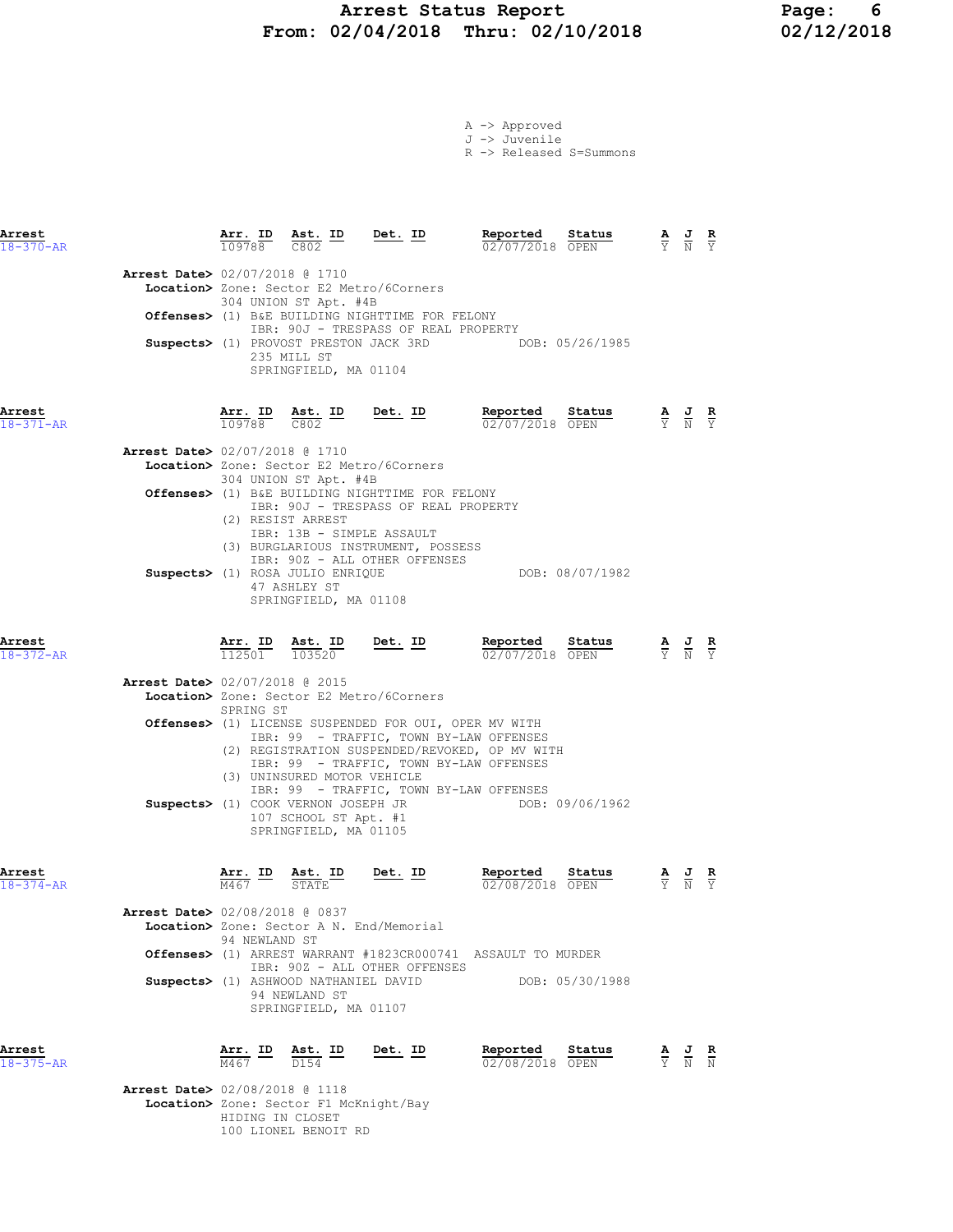# Arrest Status Report Page: 7<br>12/04/2018 Thru: 02/10/2018 02/12/2018 From:  $02/04/2018$  Thru:  $02/10/2018$

|                           |                                                                                            |                                       | A -> Approved                      |                 |                                                                                                 |  |
|---------------------------|--------------------------------------------------------------------------------------------|---------------------------------------|------------------------------------|-----------------|-------------------------------------------------------------------------------------------------|--|
|                           |                                                                                            |                                       | J -> Juvenile                      |                 |                                                                                                 |  |
|                           |                                                                                            |                                       | R -> Released S=Summons            |                 |                                                                                                 |  |
|                           |                                                                                            |                                       |                                    |                 |                                                                                                 |  |
|                           | Offenses> (1) DEFAULT WARRANT #1879CR00005 FIREARM IN USE OF A FELONY                      | IBR: 90Z - ALL OTHER OFFENSES         |                                    |                 |                                                                                                 |  |
|                           | Suspects> (1) BANKS ERIC SCOTT                                                             |                                       | DOB: 06/05/1985                    |                 |                                                                                                 |  |
|                           | 154 DENVER ST                                                                              | SPRINGFIELD, MA 01119                 |                                    |                 |                                                                                                 |  |
|                           |                                                                                            |                                       |                                    |                 |                                                                                                 |  |
| Arrest                    | $\frac{\text{Arr.}}{\text{L}287}$ ID $\frac{\text{Ast.}}{\text{S}283}$ ID                  | <u>Det. ID</u>                        | Reported                           | Status          | $\frac{\mathbf{A}}{\mathbf{Y}}$ $\frac{\mathbf{J}}{\mathbf{N}}$ $\frac{\mathbf{R}}{\mathbf{Y}}$ |  |
| $18 - 376 - AR$           |                                                                                            |                                       | 02/08/2018 OPEN                    |                 |                                                                                                 |  |
|                           | <b>Arrest Date&gt;</b> 02/08/2018 @ 1220<br>Location> Zone: Sector G2 P.P./Boston Rd.      |                                       |                                    |                 |                                                                                                 |  |
|                           | WALMART SUPERCENTER                                                                        |                                       |                                    |                 |                                                                                                 |  |
|                           | 1105 BOSTON RD<br>Offenses> (1) ARREST WARRANT                                             |                                       |                                    |                 |                                                                                                 |  |
|                           | (2) ARREST WARRANT                                                                         | IBR: 90Z - ALL OTHER OFFENSES         |                                    |                 |                                                                                                 |  |
|                           |                                                                                            | IBR: 90Z - ALL OTHER OFFENSES         |                                    |                 |                                                                                                 |  |
|                           | Suspects> (1) KILMER CLARENCE SILAS<br>31 ARTHUR ST                                        |                                       |                                    | DOB: 09/12/1970 |                                                                                                 |  |
|                           |                                                                                            | SPRINGFIELD, MA 01104                 |                                    |                 |                                                                                                 |  |
|                           |                                                                                            |                                       |                                    |                 |                                                                                                 |  |
| Arrest<br>$18 - 381 - AR$ | $\frac{\texttt{Arr.}}{\texttt{R741}}$ ID $\frac{\texttt{ Ast.}}{\texttt{M520}}$ ID Det. ID |                                       | Reported Status<br>02/08/2018 OPEN |                 | $\frac{\mathbf{A}}{\mathbf{Y}}$ $\frac{\mathbf{J}}{\mathbf{N}}$ $\frac{\mathbf{R}}{\mathbf{Y}}$ |  |
|                           | <b>Arrest Date&gt;</b> 02/08/2018 @ 1750                                                   |                                       |                                    |                 |                                                                                                 |  |
|                           | Location> Zone: Sector G2 P.P./Boston Rd.                                                  |                                       |                                    |                 |                                                                                                 |  |
|                           | 59 BETTER WAY<br><b>Offenses&gt;</b> (1) COCAINE, TRAFFICKING IN                           |                                       |                                    |                 |                                                                                                 |  |
|                           |                                                                                            | IBR: 35A - DRUG / NARCOTIC VIOLATIONS |                                    |                 |                                                                                                 |  |
|                           | (2) DRUG, POSSESS TO DISTRIB CLASS D                                                       | IBR: 35A - DRUG / NARCOTIC VIOLATIONS |                                    |                 |                                                                                                 |  |
|                           | (3) FIREARM IN FELONY, POSSESS LGE CAPACITY                                                | IBR: 520 - WEAPON LAW VIOLATIONS      |                                    |                 |                                                                                                 |  |
|                           | (4) FIREARM IN FELONY, POSSESS                                                             |                                       |                                    |                 |                                                                                                 |  |
|                           | (5) FIREARM IN FELONY, POSSESS                                                             | IBR: 520 - WEAPON LAW VIOLATIONS      |                                    |                 |                                                                                                 |  |
|                           | (6) POSS. OF A HIGH CAPACITY MAGAZINE / FEEDING DEVICE                                     | IBR: 520 - WEAPON LAW VIOLATIONS      |                                    |                 |                                                                                                 |  |
|                           |                                                                                            | IBR: 520 - WEAPON LAW VIOLATIONS      |                                    |                 |                                                                                                 |  |
|                           | (7) FIREARM, STORE IMPROP                                                                  | IBR: 520 - WEAPON LAW VIOLATIONS      |                                    |                 |                                                                                                 |  |
|                           | (8) FIREARM, STORE IMPROP                                                                  | IBR: 520 - WEAPON LAW VIOLATIONS      |                                    |                 |                                                                                                 |  |
|                           | Suspects> (1) MATEO PETER<br>59 BETTER WAY                                                 |                                       |                                    | DOB: 01/13/1984 |                                                                                                 |  |
|                           | SPRINGFIELD, MA                                                                            |                                       |                                    |                 |                                                                                                 |  |
|                           |                                                                                            |                                       |                                    |                 |                                                                                                 |  |
| Arrest<br>$18 - 382 - AR$ | Arr. ID Ast. ID Det. ID<br>101948<br>101951                                                |                                       | Reported<br>02/08/2018 OPEN        | Status          | $\frac{\mathbf{A}}{\mathbf{Y}}$ $\frac{\mathbf{J}}{\mathbf{N}}$ $\frac{\mathbf{R}}{\mathbf{N}}$ |  |
|                           |                                                                                            |                                       |                                    |                 |                                                                                                 |  |
|                           | <b>Arrest Date&gt; 02/08/2018 @ 2212</b><br>Location> Zone: Sector A N. End/Memorial       |                                       |                                    |                 |                                                                                                 |  |
|                           | PRIDE CONVENIENCE STORE<br>75 WEST ST                                                      |                                       |                                    |                 |                                                                                                 |  |
|                           | Offenses> (1) DEFAULT WARRANT                                                              |                                       |                                    |                 |                                                                                                 |  |
|                           | (2) DEFAULT WARRANT                                                                        | IBR: 90Z - ALL OTHER OFFENSES         |                                    |                 |                                                                                                 |  |
|                           | (3) DEFAULT WARRANT                                                                        | IBR: 90Z - ALL OTHER OFFENSES         |                                    |                 |                                                                                                 |  |
|                           |                                                                                            | IBR: 90Z - ALL OTHER OFFENSES         |                                    |                 |                                                                                                 |  |
|                           | (4) DEFAULT WARRANT                                                                        | IBR: 90Z - ALL OTHER OFFENSES         |                                    |                 |                                                                                                 |  |
|                           | (5) DEFAULT WARRANT                                                                        | IBR: 90Z - ALL OTHER OFFENSES         |                                    |                 |                                                                                                 |  |
|                           | Suspects> (1) DUTTON AMANDA TIFFANY                                                        |                                       |                                    | DOB: 04/18/1995 |                                                                                                 |  |
|                           |                                                                                            | 213 WORTHINGTON ST Apt. #4L           |                                    |                 |                                                                                                 |  |

SPRINGFIELD, MA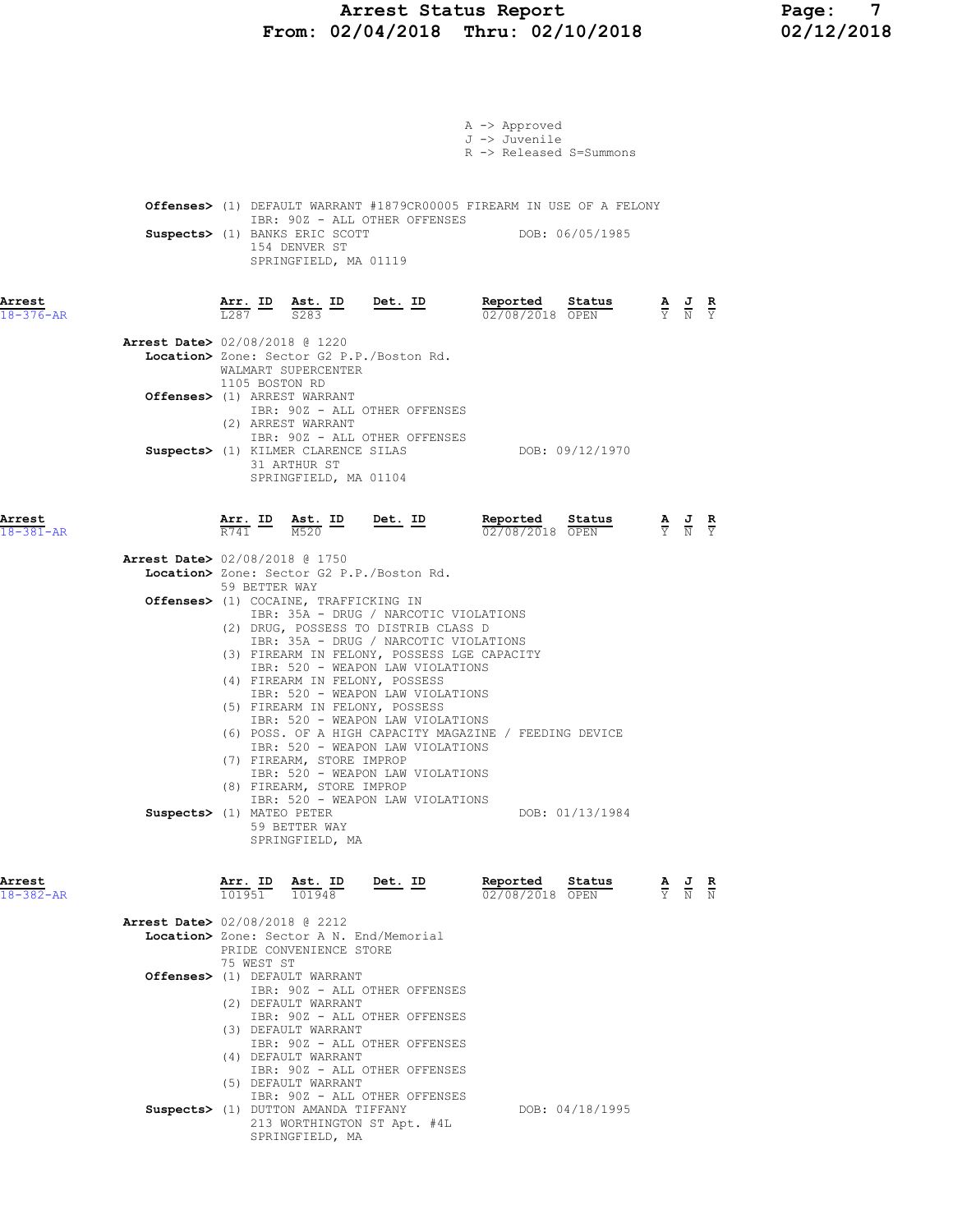# Arrest Status Report Page: 8<br>12/04/2018 Thru: 02/10/2018 02/12/2018 From:  $02/04/2018$  Thru:  $02/10/2018$

|  | $A \rightarrow$ Approved |                                      |
|--|--------------------------|--------------------------------------|
|  | J -> Juvenile            |                                      |
|  |                          | $R$ $\rightarrow$ Released S=Summons |

| Arrest<br>$18 - 383 - AR$ |                                          | $\frac{\texttt{Arr. ID}}{106661}$                                      | Ast. ID<br>T736                                                                                                                                                                                       | <u>Det. ID</u>                                                                                                    | Reported<br>02/08/2018 OPEN   | Status          | $\frac{\mathbf{A}}{\mathbf{Y}}$ $\frac{\mathbf{J}}{\mathbf{N}}$ $\frac{\mathbf{R}}{\mathbf{Y}}$       |  |
|---------------------------|------------------------------------------|------------------------------------------------------------------------|-------------------------------------------------------------------------------------------------------------------------------------------------------------------------------------------------------|-------------------------------------------------------------------------------------------------------------------|-------------------------------|-----------------|-------------------------------------------------------------------------------------------------------|--|
|                           | Arrest Date> 02/08/2018 @ 2145           | 2946 MAIN ST                                                           | Location> Zone: Sector A N. End/Memorial<br>Suspects> (1) BERMUDEZ JOHNNY<br>2295 MAIN ST Apt. #23<br>SPRINGFIELD, MA 01107                                                                           | Offenses> (1) DEFAULT WARRANT DOCKET#1759CR001547 A&B PUB EMP. X2<br>IBR: 90Z - ALL OTHER OFFENSES                |                               | DOB: 02/08/1983 |                                                                                                       |  |
| Arrest<br>$18 - 384 - AR$ |                                          |                                                                        | $\frac{\texttt{Arr.}}{103497}$ $\frac{\texttt{Ab.}}{M693}$ $\frac{\texttt{ID}}{M}$                                                                                                                    | <u>Det. ID</u>                                                                                                    | Reported<br>02/08/2018 OPEN   | Status          | $\frac{\mathbf{A}}{\mathbf{Y}}$ $\frac{\mathbf{J}}{\mathbf{N}}$ $\frac{\mathbf{R}}{\mathbf{Y}}$       |  |
|                           | <b>Arrest Date&gt;</b> 02/08/2018 @ 2257 |                                                                        | Location> Zone: Sector F2 Old&Upper Hill<br>WALNUT STREET SIDE                                                                                                                                        |                                                                                                                   |                               |                 |                                                                                                       |  |
|                           |                                          | 489 STATE ST                                                           |                                                                                                                                                                                                       | Offenses> (1) DEFAULT WARRANT# 1723CR003352<br>IBR: 90Z - ALL OTHER OFFENSES<br>(2) DEFAULT WARRANT# 1623CR008446 |                               |                 |                                                                                                       |  |
|                           |                                          |                                                                        | Suspects> (1) IENNACO ALFONSO A<br>64 INVERNESS WAY<br>LONGMEADOW, MA 01106                                                                                                                           | IBR: 90Z - ALL OTHER OFFENSES                                                                                     |                               | DOB: 01/10/1964 |                                                                                                       |  |
| Arrest<br>$18 - 385 - AR$ |                                          |                                                                        | $\frac{\texttt{Arr. ID}}{107753}$ $\frac{\texttt{ Ast. ID}}{P697}$                                                                                                                                    | Det. ID                                                                                                           | Reported<br>02/08/2018 OPEN   | Status          | $\frac{\mathbf{A}}{\mathbf{Y}}$ $\frac{\mathbf{J}}{\mathbf{N}}$ $\frac{\mathbf{R}}{\mathbf{Y}}$       |  |
|                           | <b>Arrest Date&gt; 02/09/2018 @ 0000</b> |                                                                        | Location> Zone: Sector A N. End/Memorial<br>524 PLAINFIELD ST Apt. #1FL<br>Offenses> (1) A&B ON POLICE OFFICER<br>IBR: 13B - SIMPLE ASSAULT<br>(2) A&B ON POLICE OFFICER<br>IBR: 13B - SIMPLE ASSAULT |                                                                                                                   |                               |                 |                                                                                                       |  |
|                           |                                          |                                                                        | (3) RESIST ARREST<br>IBR: 13B - SIMPLE ASSAULT<br>Suspects> (1) NIEVES MIGUEL JOENEL<br>218 FOUNTAIN ST Apt. #1FLR<br>SPRINGFIELD, MA                                                                 |                                                                                                                   |                               | DOB: 04/10/1996 |                                                                                                       |  |
| Arrest<br>$18 - 387 - AR$ |                                          | $\frac{\text{Arr.}}{\text{F}329}$ $\frac{\text{ID}}{\text{F}}$<br>F329 | Ast. ID<br>F325                                                                                                                                                                                       | Det. ID                                                                                                           | Reported<br>$02/09/2018$ OPEN | Status          | $\frac{\mathbf{A}}{\overline{Y}}$ $\frac{\mathbf{J}}{\overline{N}}$ $\frac{\mathbf{R}}{\overline{Y}}$ |  |
|                           | <b>Arrest Date&gt;</b> 02/09/2018 @ 0952 | 2392 MAIN ST                                                           | Location> Zone: Sector A N. End/Memorial                                                                                                                                                              | MCDONALDS RESTAURANT (NORTH END)                                                                                  |                               |                 |                                                                                                       |  |
|                           | Suspects> (1) CRONIN ANTHONY             |                                                                        | IBR: 13B - SIMPLE ASSAULT<br>53 W SCHOOL ST<br>WEST SPRINGFIELD, MA 01089                                                                                                                             | <b>Offenses&gt;</b> (1) A&B WITH DANGEROUS WEAPON (SIMPLE ASSAULT VERSION)                                        |                               | DOB: 06/03/1984 |                                                                                                       |  |
| Arrest<br>$18 - 388 - AR$ |                                          | $\frac{\text{Arr.}}{\text{S461}}$ ID                                   | $\frac{\text{Ast.}}{103495}$                                                                                                                                                                          | Det. ID                                                                                                           | Reported<br>02/09/2018 OPEN   | Status          | $\frac{\mathbf{A}}{\mathbf{Y}}$ $\frac{\mathbf{J}}{\mathbf{N}}$ $\frac{\mathbf{R}}{\mathbf{Y}}$       |  |
|                           | Arrest Date> 02/09/2018 @ 1002           |                                                                        |                                                                                                                                                                                                       |                                                                                                                   |                               |                 |                                                                                                       |  |

Location> Zone: Sector E1 Metro/South End

 UNION STATION 55 FRANK B MURRAY ST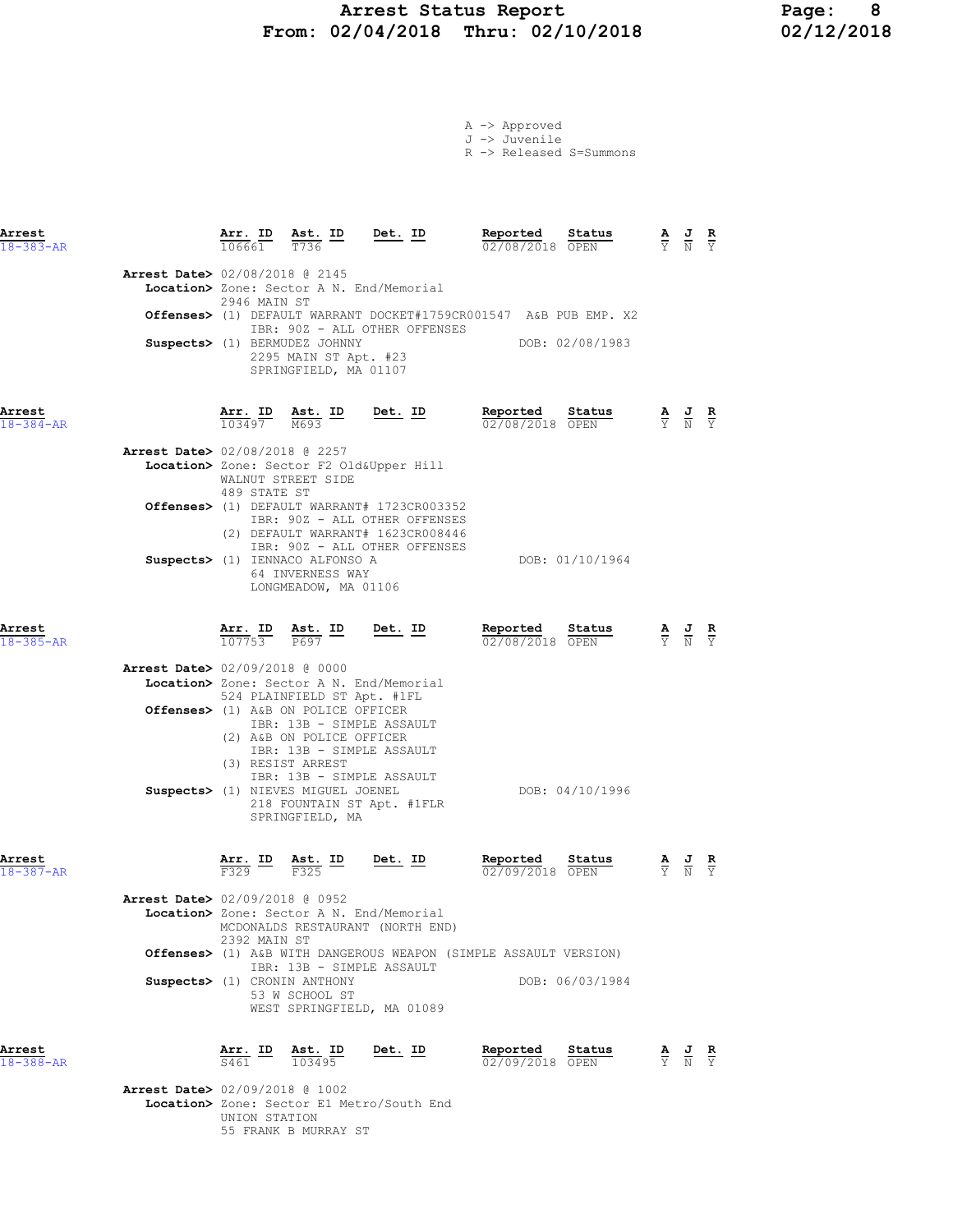# Arrest Status Report Page: 9<br>02/04/2018 Thru: 02/10/2018 02/12/2018 From:  $02/04/2018$  Thru:  $02/10/2018$

|                           |                                                                                                                                                   |                                                                                                                                                                                                                                                                              | A -> Approved<br>J -> Juvenile<br>R -> Released S=Summons |                                                                                                 |  |
|---------------------------|---------------------------------------------------------------------------------------------------------------------------------------------------|------------------------------------------------------------------------------------------------------------------------------------------------------------------------------------------------------------------------------------------------------------------------------|-----------------------------------------------------------|-------------------------------------------------------------------------------------------------|--|
|                           | Offenses> (1) TRESPASS<br>Suspects> (1) BUSHWAY ANTHONY SCOTT<br>188 DAYTON ST<br>SPRINGFIELD, MA 01118                                           | IBR: 90J - TRESPASS OF REAL PROPERTY                                                                                                                                                                                                                                         | DOB: 01/21/1974                                           |                                                                                                 |  |
| Arrest<br>$18 - 389 - AR$ |                                                                                                                                                   | $\frac{\text{Arr.}}{0879}$ ID $\frac{\text{Ast.}}{D279}$ ID Det. ID                                                                                                                                                                                                          | Reported Status<br>$\frac{02}{09/2018}$ OPEN<br>Status    | $\frac{\mathbf{A}}{\mathbf{Y}}$ $\frac{\mathbf{J}}{\mathbf{N}}$ $\frac{\mathbf{R}}{\mathbf{N}}$ |  |
|                           | Arrest Date> 02/09/2018 @ 1100<br>Location> Zone: Sector A N. End/Memorial<br>26 MASSASOIT PL Apt. #2ND F<br>Offenses> (1) THREAT TO COMMIT CRIME |                                                                                                                                                                                                                                                                              |                                                           |                                                                                                 |  |
|                           | (3) STOP FOR POLICE, FAIL<br>Suspects> (1) COLON EFRAIN<br>46 VINTON ST Apt. #2FL<br>SPRINGFIELD, MA 01104                                        | IBR: 13C - INTIMIDATION<br>(2) UNLICENSED OPERATION OF MV<br>IBR: 99 - TRAFFIC, TOWN BY-LAW OFFENSES<br>IBR: 99 - TRAFFIC, TOWN BY-LAW OFFENSES                                                                                                                              | DOB: 07/14/1994                                           |                                                                                                 |  |
| Arrest<br>$18 - 390 - AR$ | Arr. ID Ast. ID<br>S219<br>P352                                                                                                                   | $Det. ID$                                                                                                                                                                                                                                                                    | Reported Status<br>02/09/2018 OPEN                        | $\frac{\mathbf{A}}{\mathbf{Y}}$ $\frac{\mathbf{J}}{\mathbf{N}}$ $\frac{\mathbf{R}}{\mathbf{N}}$ |  |
|                           | <b>Arrest Date&gt;</b> 02/09/2018 @ 1246<br>87 MAYFIELD ST                                                                                        | Location> Zone: Sector H3 Forest Park/EFP                                                                                                                                                                                                                                    |                                                           |                                                                                                 |  |
|                           | Offenses> (1) DEFAULT WARRANT                                                                                                                     | IBR: 90Z - ALL OTHER OFFENSES                                                                                                                                                                                                                                                |                                                           |                                                                                                 |  |
|                           | Suspects> (1) MICHAEL PATRICK J<br>126 UNION ST Apt. #304<br>WESTFIELD, MA 01085                                                                  |                                                                                                                                                                                                                                                                              | DOB: 04/19/1965                                           |                                                                                                 |  |
| Arrest<br>$18 - 391 - AR$ | <u>Arr. ID</u><br>$\frac{\texttt{Ast.}}{\texttt{B979}}$ ID                                                                                        | Det. ID                                                                                                                                                                                                                                                                      | Reported<br>Status<br>02/09/2018 OPEN                     | $\frac{\mathbf{A}}{\mathbf{Y}}$ $\frac{\mathbf{J}}{\mathbf{N}}$ $\frac{\mathbf{R}}{\mathbf{Y}}$ |  |
|                           | Arrest Date> 02/09/2018 @ 1320<br>Location> Zone: Sector F1 McKnight/Bay<br>FLORIDA ST                                                            |                                                                                                                                                                                                                                                                              |                                                           |                                                                                                 |  |
|                           |                                                                                                                                                   | Offenses> (1) ARREST WARRANT # 1898CR000181<br>IBR: 90Z - ALL OTHER OFFENSES<br>(2) DRUG, POSSESS TO DISTRIB CLASS B<br>IBR: 35A - DRUG / NARCOTIC VIOLATIONS<br>(3) DRUG, POSSESS TO DISTRIB CLASS D                                                                        |                                                           |                                                                                                 |  |
|                           | Suspects> (1) WALKER OMEGA SIR GEORGE<br>46 LESLIE ST Apt. #1ST<br>SPRINGFIELD, MA 01104                                                          | IBR: 35A - DRUG / NARCOTIC VIOLATIONS<br>(4) FIREARM, CARRY WITHOUT LICENSE<br>IBR: 520 - WEAPON LAW VIOLATIONS<br>(5) POSSESSION AMMO W/O ID (MACE + AMMO)<br>IBR: 520 - WEAPON LAW VIOLATIONS<br>(6) RECEIVE STOLEN PROPERTY +\$250<br>IBR: 280 - STOLEN PROPERTY OFFENSES | DOB: 12/28/1996                                           |                                                                                                 |  |
| Arrest<br>$18 - 392 - AR$ | <u>Arr. ID</u><br><u>Ast. ID</u><br>$C680 -$<br>103436                                                                                            | Det. ID                                                                                                                                                                                                                                                                      | Reported<br>Status<br>02/09/2018 OPEN                     | $\frac{\mathbf{A}}{\mathbf{Y}}$ $\frac{\mathbf{J}}{\mathbf{N}}$ $\frac{\mathbf{R}}{\mathbf{N}}$ |  |
|                           | Arrest Date> 02/09/2018 @ 1325<br>Location> Zone: Sector F1 McKnight/Bay                                                                          |                                                                                                                                                                                                                                                                              |                                                           |                                                                                                 |  |
|                           | FLORIDA ST                                                                                                                                        | Offenses> (1) DRUG, POSSESS TO DISTRIB CLASS B<br>IBR: 35A - DRUG / NARCOTIC VIOLATIONS                                                                                                                                                                                      |                                                           |                                                                                                 |  |

(2) DRUG, POSSESS TO DISTRIB CLASS D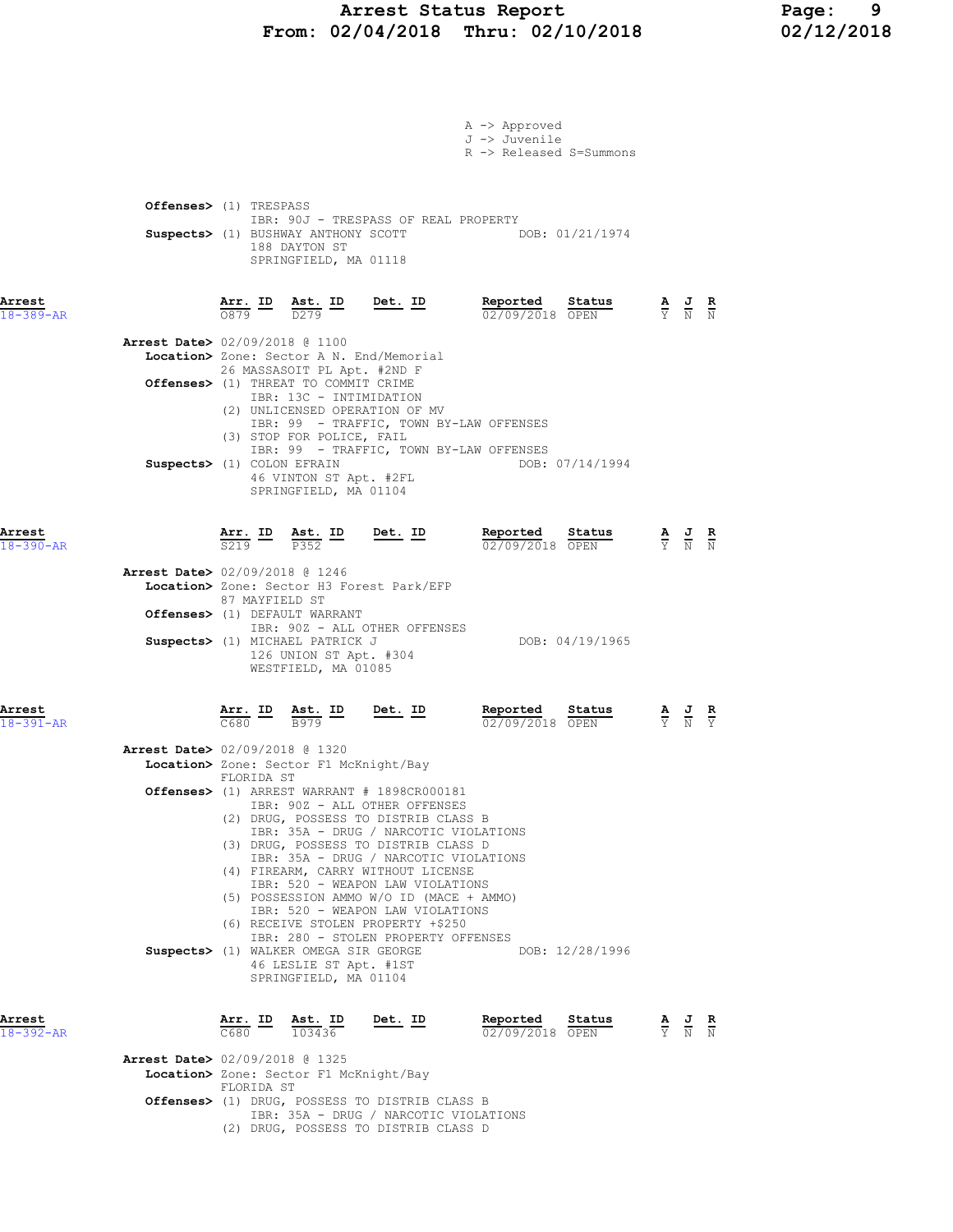# Arrest Status Report Page: 10<br>02/04/2018 Thru: 02/10/2018 02/12/2018 From:  $02/04/2018$  Thru:  $02/10/2018$

|                                                                       |                                       |                                                                                                                                                         |                                                                                                                                                                                                                                                                                                                                                                                                                                                        | A -> Approved<br>J -> Juvenile<br>R -> Released S=Summons  |                                 |                                                                                                       |               |
|-----------------------------------------------------------------------|---------------------------------------|---------------------------------------------------------------------------------------------------------------------------------------------------------|--------------------------------------------------------------------------------------------------------------------------------------------------------------------------------------------------------------------------------------------------------------------------------------------------------------------------------------------------------------------------------------------------------------------------------------------------------|------------------------------------------------------------|---------------------------------|-------------------------------------------------------------------------------------------------------|---------------|
|                                                                       |                                       | (3) RESIST ARREST<br>IBR: 13B - SIMPLE ASSAULT<br>Suspects> (1) EDWARDS JAHSEF 1ST<br>393 ST JAMES AVE<br>SPRINGFIELD, MA 01109                         | IBR: 35A - DRUG / NARCOTIC VIOLATIONS                                                                                                                                                                                                                                                                                                                                                                                                                  | DOB: 05/26/1997                                            |                                 |                                                                                                       |               |
| Arrest<br>$18 - 393 - AR$                                             |                                       | S461                                                                                                                                                    | $\frac{\texttt{Arr.}}{\text{M782}}$ ID $\frac{\texttt{ Ast.}}{\text{S461}}$ ID Det. ID                                                                                                                                                                                                                                                                                                                                                                 | <u>Reported</u><br>Status<br>02/09/2018 OPEN               |                                 | $\frac{\mathbf{A}}{\overline{Y}}$ $\frac{\mathbf{J}}{\overline{N}}$ $\frac{\mathbf{R}}{\overline{Y}}$ |               |
| Arrest Date> 02/09/2018 @ 1405                                        | FAMILY DOLLAR<br>247 HANCOCK ST       |                                                                                                                                                         | Location> Zone: Sector F2 Old&Upper Hill                                                                                                                                                                                                                                                                                                                                                                                                               |                                                            |                                 |                                                                                                       |               |
|                                                                       |                                       | IBR: 23C - SHOPLIFTING<br>69 ANDREW ST<br>SPRINGFIELD, MA                                                                                               | Offenses> (1) SHOPLIFTING BY ASPORTATION                                                                                                                                                                                                                                                                                                                                                                                                               | Suspects> (1) MORALES HERIBERTO COLON JR DOB: 09/24/1974   |                                 |                                                                                                       |               |
| Arrest<br>$18 - 394 - AR$                                             | $\overline{103511}$ $\overline{H544}$ | Arr. ID Ast. ID                                                                                                                                         | $Det. ID$                                                                                                                                                                                                                                                                                                                                                                                                                                              | Reported Status<br>02/09/2018 OPEN                         |                                 | $\frac{\mathbf{A}}{\overline{Y}}$ $\frac{\mathbf{J}}{\overline{N}}$ $\frac{\mathbf{R}}{\overline{Y}}$ |               |
| <b>Arrest Date&gt;</b> 02/09/2018 @ 1505                              |                                       | 659 STATE ST Apt. #1A<br>Offenses> (1) COCAINE, TRAFFICKING IN<br>Suspects> (1) COLLAZO RICARDO ELIAS<br>659 STATE ST Apt. #1A<br>SPRINGFIELD, MA 01108 | Location> Zone: Sector F2 Old&Upper Hill<br>IBR: 35A - DRUG / NARCOTIC VIOLATIONS<br>(2) DRUG, POSSESS TO DISTRIB CLASS B<br>IBR: 35A - DRUG / NARCOTIC VIOLATIONS<br>(3) DRUG, POSSESS TO DISTRIB CLASS D<br>IBR: 35A - DRUG / NARCOTIC VIOLATIONS<br>(4) DRUG, POSSESS TO DISTRIB CLASS A<br>IBR: 35A - DRUG / NARCOTIC VIOLATIONS<br>(5) UNLICENSED OPERATION OF MV<br>(6) DRUG VIOLATION NEAR SCHOOL/PARK<br>IBR: 35A - DRUG / NARCOTIC VIOLATIONS | IBR: 99 - TRAFFIC, TOWN BY-LAW OFFENSES<br>DOB: 01/15/1995 |                                 |                                                                                                       |               |
| Arrest<br>$18 - 395 - AR$<br><b>Arrest Date&gt; 02/09/2018 @ 1505</b> | <u>Arr. ID</u><br>103511              | <u>Ast. ID</u><br>H544<br>659 STATE ST Apt. #1A                                                                                                         | <u>Det. ID</u><br>Location> Zone: Sector F2 Old&Upper Hill                                                                                                                                                                                                                                                                                                                                                                                             | Reported<br>Status<br>02/09/2018 OPEN                      |                                 | $\frac{\mathbf{A}}{\mathbf{Y}}$ $\frac{\mathbf{J}}{\mathbf{N}}$                                       |               |
|                                                                       |                                       | Offenses> (1) COCAINE, TRAFFICKING IN<br>Suspects> (1) HENSON CHAMARA MARKEL<br>659 STATE ST Apt. #1A<br>SPRINGFIELD, MA                                | IBR: 35A - DRUG / NARCOTIC VIOLATIONS<br>(2) DRUG, POSSESS TO DISTRIB CLASS B<br>IBR: 35A - DRUG / NARCOTIC VIOLATIONS<br>(3) DRUG, POSSESS TO DISTRIB CLASS D<br>IBR: 35A - DRUG / NARCOTIC VIOLATIONS<br>(4) DRUG, POSSESS TO DISTRIB CLASS A<br>IBR: 35A - DRUG / NARCOTIC VIOLATIONS<br>(5) DRUG VIOLATION NEAR SCHOOL/PARK<br>IBR: 35A - DRUG / NARCOTIC VIOLATIONS                                                                               | DOB: 10/01/1987                                            |                                 |                                                                                                       |               |
| Arrest<br>$18 - 396 - AR$                                             | Arr. ID<br>101948                     | Ast. ID<br>101951                                                                                                                                       | Det. ID                                                                                                                                                                                                                                                                                                                                                                                                                                                | Reported<br>Status<br>02/09/2018 OPEN                      | $\frac{\mathbf{A}}{\mathbf{Y}}$ | $\frac{J}{N}$                                                                                         | $\frac{R}{N}$ |

Arrest Date> 02/09/2018 @ 1920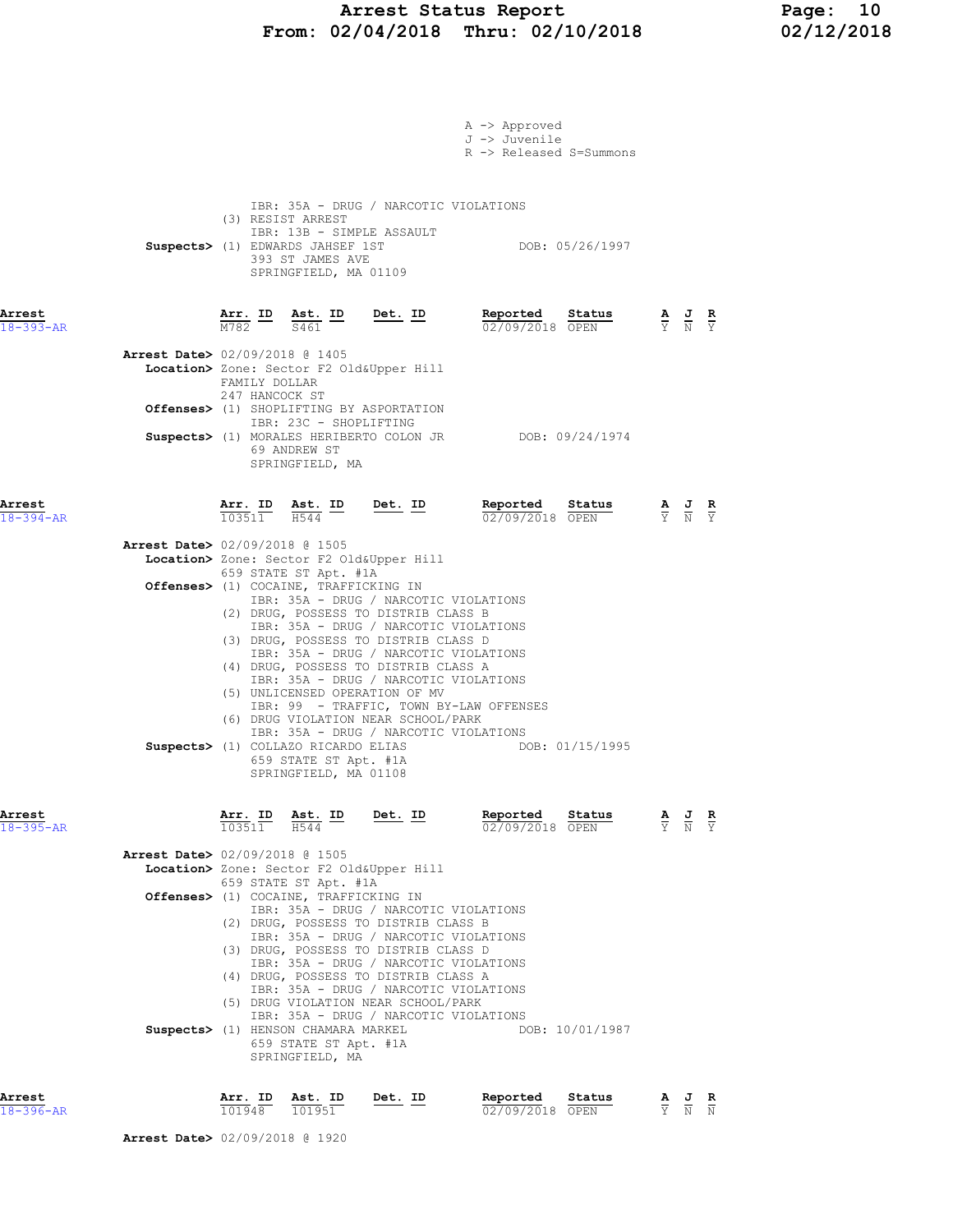### Arrest Status Report Page: 11 From: 02/04/2018 Thru: 02/10/2018 02/12/2018

|                                          |                          |                                                               |                                                                                               | A -> Approved<br>J -> Juvenile                                                                                                                                                                                     |                                                                                                 |                                                                                                 |  |
|------------------------------------------|--------------------------|---------------------------------------------------------------|-----------------------------------------------------------------------------------------------|--------------------------------------------------------------------------------------------------------------------------------------------------------------------------------------------------------------------|-------------------------------------------------------------------------------------------------|-------------------------------------------------------------------------------------------------|--|
|                                          |                          |                                                               |                                                                                               | R -> Released S=Summons                                                                                                                                                                                            |                                                                                                 |                                                                                                 |  |
|                                          |                          |                                                               |                                                                                               |                                                                                                                                                                                                                    |                                                                                                 |                                                                                                 |  |
|                                          |                          |                                                               | Location> Zone: Sector E2 Metro/6Corners                                                      |                                                                                                                                                                                                                    |                                                                                                 |                                                                                                 |  |
|                                          | SCHOOL ST                | Offenses> (1) DRUG, POSSESS CLASS B                           |                                                                                               |                                                                                                                                                                                                                    |                                                                                                 |                                                                                                 |  |
|                                          |                          |                                                               |                                                                                               | IBR: 35A - DRUG / NARCOTIC VIOLATIONS<br>Suspects> (1) MORRISON SHONDA MONIQUE DOB: 02/13/1983                                                                                                                     |                                                                                                 |                                                                                                 |  |
|                                          |                          | HOMELESS                                                      |                                                                                               |                                                                                                                                                                                                                    |                                                                                                 |                                                                                                 |  |
|                                          |                          | OTHER, MA                                                     |                                                                                               |                                                                                                                                                                                                                    |                                                                                                 |                                                                                                 |  |
| Arrest                                   |                          |                                                               |                                                                                               | Reported Status                                                                                                                                                                                                    |                                                                                                 |                                                                                                 |  |
| $18 - 397 - AR$                          |                          |                                                               | $\frac{\texttt{Arr. ID}}{111524}$ $\frac{\texttt{ Ast. ID}}{100136}$ Det. ID                  | 02/09/2018 OPEN                                                                                                                                                                                                    | $\frac{\mathbf{A}}{\mathbf{Y}}$ $\frac{\mathbf{J}}{\mathbf{N}}$ $\frac{\mathbf{R}}{\mathbf{N}}$ |                                                                                                 |  |
| <b>Arrest Date&gt;</b> 02/09/2018 @ 1935 |                          |                                                               |                                                                                               |                                                                                                                                                                                                                    |                                                                                                 |                                                                                                 |  |
|                                          | 87 EDGEWOOD ST           | Location> Zone: Sector F1 McKnight/Bay                        |                                                                                               |                                                                                                                                                                                                                    |                                                                                                 |                                                                                                 |  |
|                                          |                          |                                                               |                                                                                               | Offenses> (1) LICENSE SUSPENDED/REVOKED, OP MV WITH<br>IBR: 99 - TRAFFIC, TOWN BY-LAW OFFENSES                                                                                                                     |                                                                                                 |                                                                                                 |  |
|                                          |                          |                                                               |                                                                                               | (2) REGISTRATION SUSPENDED/REVOKED, OP MV WITH<br>IBR: 99 - TRAFFIC, TOWN BY-LAW OFFENSES                                                                                                                          |                                                                                                 |                                                                                                 |  |
|                                          |                          | (3) UNINSURED MOTOR VEHICLE                                   |                                                                                               | IBR: 99 - TRAFFIC, TOWN BY-LAW OFFENSES                                                                                                                                                                            |                                                                                                 |                                                                                                 |  |
|                                          |                          | (4) INSPECTION/STICKER, NO                                    |                                                                                               | IBR: 99 - TRAFFIC, TOWN BY-LAW OFFENSES                                                                                                                                                                            |                                                                                                 |                                                                                                 |  |
|                                          |                          |                                                               | Suspects> (1) ADDY DUANE HYSHAUN                                                              | DOB: 02/28/1989                                                                                                                                                                                                    |                                                                                                 |                                                                                                 |  |
|                                          |                          | SPRINGFIELD, MA 01105                                         | 40 LIONEL BENOIT RD Apt. #C                                                                   |                                                                                                                                                                                                                    |                                                                                                 |                                                                                                 |  |
|                                          |                          |                                                               |                                                                                               |                                                                                                                                                                                                                    |                                                                                                 |                                                                                                 |  |
| Arrest<br>$18 - 398 - AR$                |                          |                                                               | $\frac{\texttt{Arr. ID}}{108863}$ $\frac{\texttt{ Ast. ID}}{T736}$ Det. ID                    | <b>Reported</b> Status $\frac{A}{0.2}$ $\frac{B}{0.2}$ $\frac{C}{0.2}$ $\frac{D}{0.2}$ $\frac{D}{0.2}$ $\frac{D}{0.2}$ $\frac{D}{0.2}$ $\frac{D}{0.2}$ $\frac{D}{0.2}$ $\frac{E}{0.2}$ $\frac{E}{N}$ $\frac{E}{N}$ |                                                                                                 |                                                                                                 |  |
| <b>Arrest Date&gt; 02/09/2018 @ 2255</b> |                          |                                                               |                                                                                               |                                                                                                                                                                                                                    |                                                                                                 |                                                                                                 |  |
|                                          |                          |                                                               | Location> Zone: Sector A N. End/Memorial                                                      |                                                                                                                                                                                                                    |                                                                                                 |                                                                                                 |  |
|                                          |                          | REAR OF CHESTNUT MS<br>355 PLAINFIELD ST                      |                                                                                               |                                                                                                                                                                                                                    |                                                                                                 |                                                                                                 |  |
|                                          |                          |                                                               | IBR: 90Z - ALL OTHER OFFENSES                                                                 | <b>Offenses&gt;</b> (1) DEFAULT WARRANT(DOCKET #: 1717CR001927 - UNLICENSED OPERATION)                                                                                                                             |                                                                                                 |                                                                                                 |  |
|                                          |                          | 3 OAKWOOD TER                                                 |                                                                                               | Suspects> (1) RODRIGUEZ-DIAZ YARELYS DOB: 05/02/1994                                                                                                                                                               |                                                                                                 |                                                                                                 |  |
|                                          |                          | SPRINGFIELD, MA                                               |                                                                                               |                                                                                                                                                                                                                    |                                                                                                 |                                                                                                 |  |
|                                          |                          |                                                               |                                                                                               |                                                                                                                                                                                                                    |                                                                                                 |                                                                                                 |  |
| Arrest<br>$18 - 399 - AR$                | <u>Arr. ID</u><br>112491 |                                                               | $\frac{\texttt{Ast.}}{108864}$ Det. ID                                                        | Reported<br>02/09/2018 OPEN                                                                                                                                                                                        | Status                                                                                          | $\frac{\mathbf{A}}{\mathbf{Y}}$ $\frac{\mathbf{J}}{\mathbf{N}}$ $\frac{\mathbf{R}}{\mathbf{Y}}$ |  |
| <b>Arrest Date&gt; 02/10/2018 @ 0015</b> |                          |                                                               |                                                                                               |                                                                                                                                                                                                                    |                                                                                                 |                                                                                                 |  |
|                                          |                          | Location> Zone: Sector H1 Forest Park<br>FRANKS PACKAGE STORE |                                                                                               |                                                                                                                                                                                                                    |                                                                                                 |                                                                                                 |  |
|                                          | 11 DICKINSON ST          | Offenses> (1) DRUG, POSSESS CLASS B                           |                                                                                               |                                                                                                                                                                                                                    |                                                                                                 |                                                                                                 |  |
|                                          |                          |                                                               |                                                                                               | IBR: 35A - DRUG / NARCOTIC VIOLATIONS                                                                                                                                                                              |                                                                                                 |                                                                                                 |  |
|                                          |                          |                                                               | IBR: 90Z - ALL OTHER OFFENSES                                                                 | (2) DEFAULT WARRANT SPRINGFIELD DC DOCKET# 1723CR007787                                                                                                                                                            |                                                                                                 |                                                                                                 |  |
|                                          |                          |                                                               | IBR: 90Z - ALL OTHER OFFENSES                                                                 | (3) DEFAULT WARRANT SPRINGFIELD DC DOCKET# 1723CR003872                                                                                                                                                            |                                                                                                 |                                                                                                 |  |
|                                          |                          |                                                               | IBR: 90Z - ALL OTHER OFFENSES                                                                 | (4) DEFAULT WARRANT SPRINGFIELD DC DOCKET#1723CR001703                                                                                                                                                             |                                                                                                 |                                                                                                 |  |
| Suspects> (1) ALLEN EUGENE               |                          | 273 ORANGE ST Apt. #A1                                        |                                                                                               | DOB: 09/09/1970                                                                                                                                                                                                    |                                                                                                 |                                                                                                 |  |
|                                          |                          | SPRINGFIELD, MA                                               |                                                                                               |                                                                                                                                                                                                                    |                                                                                                 |                                                                                                 |  |
|                                          |                          |                                                               |                                                                                               |                                                                                                                                                                                                                    |                                                                                                 |                                                                                                 |  |
| Arrest<br>18-400-AR                      |                          |                                                               | $\frac{\texttt{Arr.}}{101953}$ $\frac{\texttt{ Ast.}}{112448}$ $\frac{\texttt{Det.}}{201953}$ | Reported Status<br>02/10/2018 OPEN                                                                                                                                                                                 |                                                                                                 | $\frac{\mathbf{A}}{\mathbf{Y}}$ $\frac{\mathbf{J}}{\mathbf{N}}$ $\frac{\mathbf{R}}{\mathbf{N}}$ |  |
| <b>Arrest Date&gt;</b> 02/10/2018 @ 0313 |                          |                                                               |                                                                                               |                                                                                                                                                                                                                    |                                                                                                 |                                                                                                 |  |
|                                          | 1293 DWIGHT ST           |                                                               | Location> Zone: Sector A N. End/Memorial                                                      |                                                                                                                                                                                                                    |                                                                                                 |                                                                                                 |  |
|                                          |                          |                                                               | Offenses> (1) FIREARM WITHIN 500 FT OF DWELLING                                               |                                                                                                                                                                                                                    |                                                                                                 |                                                                                                 |  |
|                                          |                          |                                                               |                                                                                               |                                                                                                                                                                                                                    |                                                                                                 |                                                                                                 |  |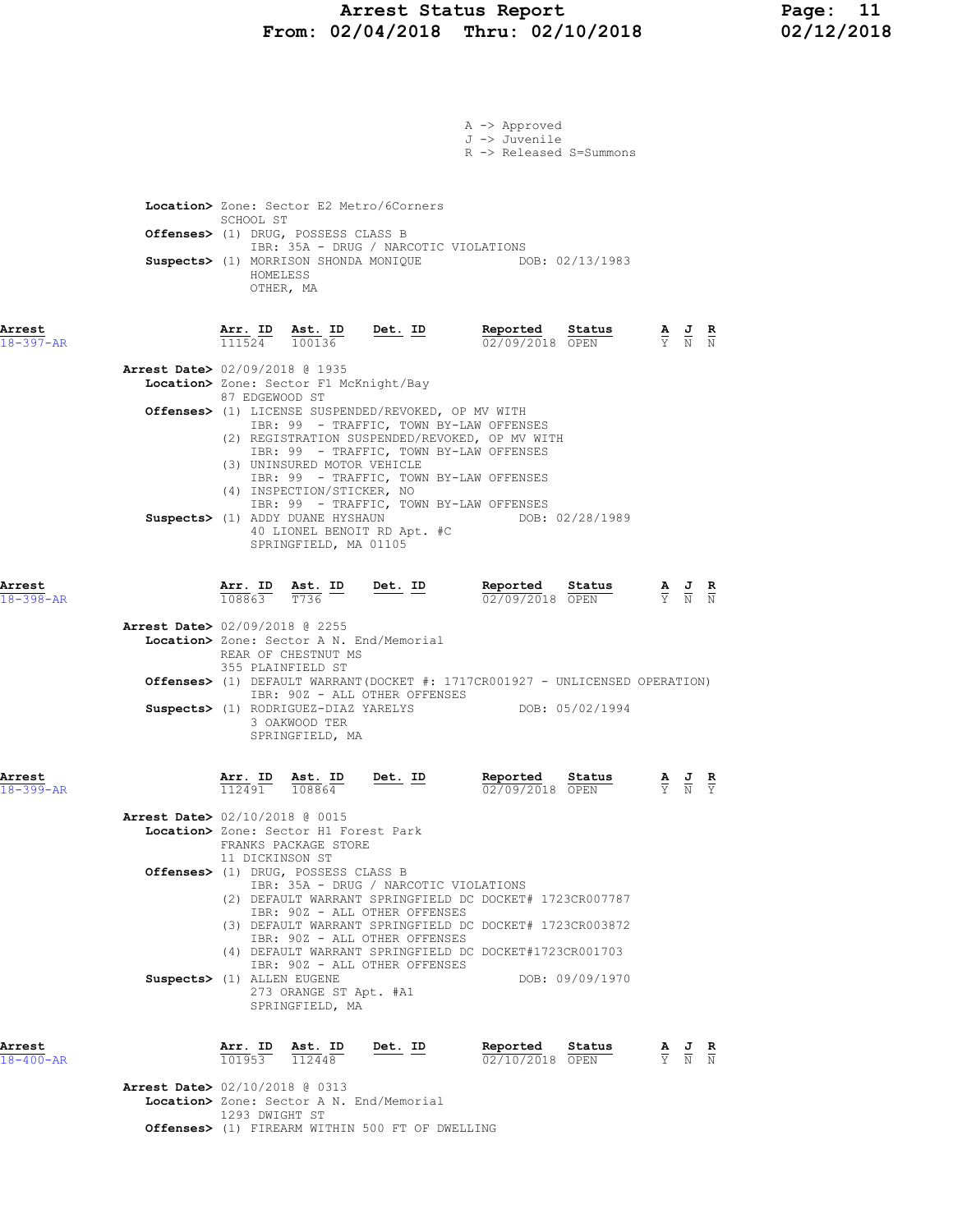## Arrest Status Report Page: 12 From: 02/04/2018 Thru: 02/10/2018 02/12/2018

|                                          |                                         |                                                                                |                                                                                                                                                                           | A -> Approved<br>J -> Juvenile<br>R -> Released S=Summons |                 |                                                                                                       |  |
|------------------------------------------|-----------------------------------------|--------------------------------------------------------------------------------|---------------------------------------------------------------------------------------------------------------------------------------------------------------------------|-----------------------------------------------------------|-----------------|-------------------------------------------------------------------------------------------------------|--|
|                                          |                                         | (3) FIREARM, STORE IMPROP<br>Suspects> (1) RODRIGUEZ FREDDY<br>SPRINGFIELD, MA | IBR: 520 - WEAPON LAW VIOLATIONS<br>(2) Police Officer, Interfere with<br>IBR: 90Z - ALL OTHER OFFENSES<br>IBR: 520 - WEAPON LAW VIOLATIONS<br>1293 DWIGHT ST Apt. #2 FLR |                                                           | DOB: 12/19/1982 |                                                                                                       |  |
| Arrest<br>$18 - 402 - AR$                |                                         | $\frac{\texttt{Arr. ID}}{112491}$ $\frac{\texttt{ Ast. ID}}{108864}$           | $Det. ID$                                                                                                                                                                 | Reported Status<br>$02/10/2018$ OPEN                      |                 | $\frac{\mathbf{A}}{\mathbf{Y}}$ $\frac{\mathbf{J}}{\mathbf{N}}$ $\frac{\mathbf{R}}{\mathbf{N}}$       |  |
| <b>Arrest Date&gt;</b> 02/10/2018 @ 0548 | 1107 STATE ST                           |                                                                                | Location> Zone: Sector F2 Old&Upper Hill                                                                                                                                  |                                                           |                 |                                                                                                       |  |
|                                          |                                         |                                                                                | Offenses> (1) DRUG, POSSESS TO DISTRIB CLASS D<br>IBR: 35A - DRUG / NARCOTIC VIOLATIONS                                                                                   |                                                           |                 |                                                                                                       |  |
|                                          |                                         | 27 ONTARIO ST<br>SPRINGFIELD, MA 01109                                         |                                                                                                                                                                           | Suspects> (1) MONTGOMERY CHRISTOPHER I DOB: 07/30/1997    |                 |                                                                                                       |  |
| Arrest<br>$18 - 404 - AR$                |                                         |                                                                                | $\frac{\texttt{Arr.}}{2648}$ ID Ast. ID Det. ID                                                                                                                           | Reported Status<br>02/10/2018 OPEN                        |                 | $\frac{\mathbf{A}}{\mathbf{Y}}$ $\frac{\mathbf{J}}{\mathbf{N}}$ $\frac{\mathbf{R}}{\mathbf{N}}$       |  |
| Arrest Date> 02/10/2018 @ 0945           | GRAHAM'S<br>1647 MAIN ST                |                                                                                | Location> Zone: Sector E1 Metro/South End                                                                                                                                 |                                                           |                 |                                                                                                       |  |
| Suspects> (1) CORDEAU ANDREA             |                                         | ***UNKNOWN***<br>SPRINGFIELD, MA                                               | <b>Offenses&gt;</b> (1) VIOL. OF CITY ORD. - Open Container<br>IBR: 90Z - ALL OTHER OFFENSES                                                                              |                                                           | DOB: 04/15/1978 |                                                                                                       |  |
| Arrest<br>$18 - 405 - AR$                | $\frac{\texttt{Arr. ID}}{112458}$       | $\frac{\text{Ast.}}{\text{S265}}$ ID<br>S <sub>265</sub>                       | $Det. ID$                                                                                                                                                                 | Reported<br>02/10/2018 OPEN                               | Status          | $\frac{\mathbf{A}}{\overline{Y}}$ $\frac{\mathbf{J}}{\overline{N}}$ $\frac{\mathbf{R}}{\overline{N}}$ |  |
| Arrest Date> 02/10/2018 @ 1130           |                                         | FRIENDS OF THE HOMELESS INC<br>769 WORTHINGTON ST                              | Location> Zone: Sector E2 Metro/6Corners                                                                                                                                  |                                                           |                 |                                                                                                       |  |
|                                          |                                         | Suspects> (1) HALL ROBERT LOUIS<br>769 WORTHINGTON ST<br>SPRINGFIELD, MA 01105 | <b>Offenses&gt;</b> (1) ASSAULT W/DANGEROUS WEAPON<br>IBR: 13A - AGGRAVATED ASSAULT                                                                                       |                                                           | DOB: 01/05/1967 |                                                                                                       |  |
| Arrest<br>$18 - 406 - AR$                | $\overline{109788}$ $\overline{101942}$ |                                                                                | Arr. ID Ast. ID Det. ID                                                                                                                                                   | Reported Status<br>02/10/2018 OPEN                        |                 | $\frac{\mathbf{A}}{\mathbf{Y}}$ $\frac{\mathbf{J}}{\mathbf{N}}$ $\frac{\mathbf{R}}{\mathbf{Y}}$       |  |
| Arrest Date> 02/10/2018 @ 1701           | HALLWAY<br>73 SCHOOL ST                 |                                                                                | Location> Zone: Sector E2 Metro/6Corners                                                                                                                                  |                                                           |                 |                                                                                                       |  |
| Offenses> (1) TRESPASS                   |                                         | (2) RESIST ARREST<br>(3) DISORDERLY CONDUCT<br>(4) A&B ON POLICE OFFICER       | IBR: 90J - TRESPASS OF REAL PROPERTY<br>IBR: 13B - SIMPLE ASSAULT<br>IBR: 90C - DISORDERLY CONDUCT<br>IBR: 13B - SIMPLE ASSAULT                                           |                                                           |                 |                                                                                                       |  |
|                                          |                                         | (5) A&B ON POLICE OFFICER<br>(6) FELONY THREAT<br>IBR: 13C - INTIMIDATION      | IBR: 13B - SIMPLE ASSAULT                                                                                                                                                 |                                                           |                 |                                                                                                       |  |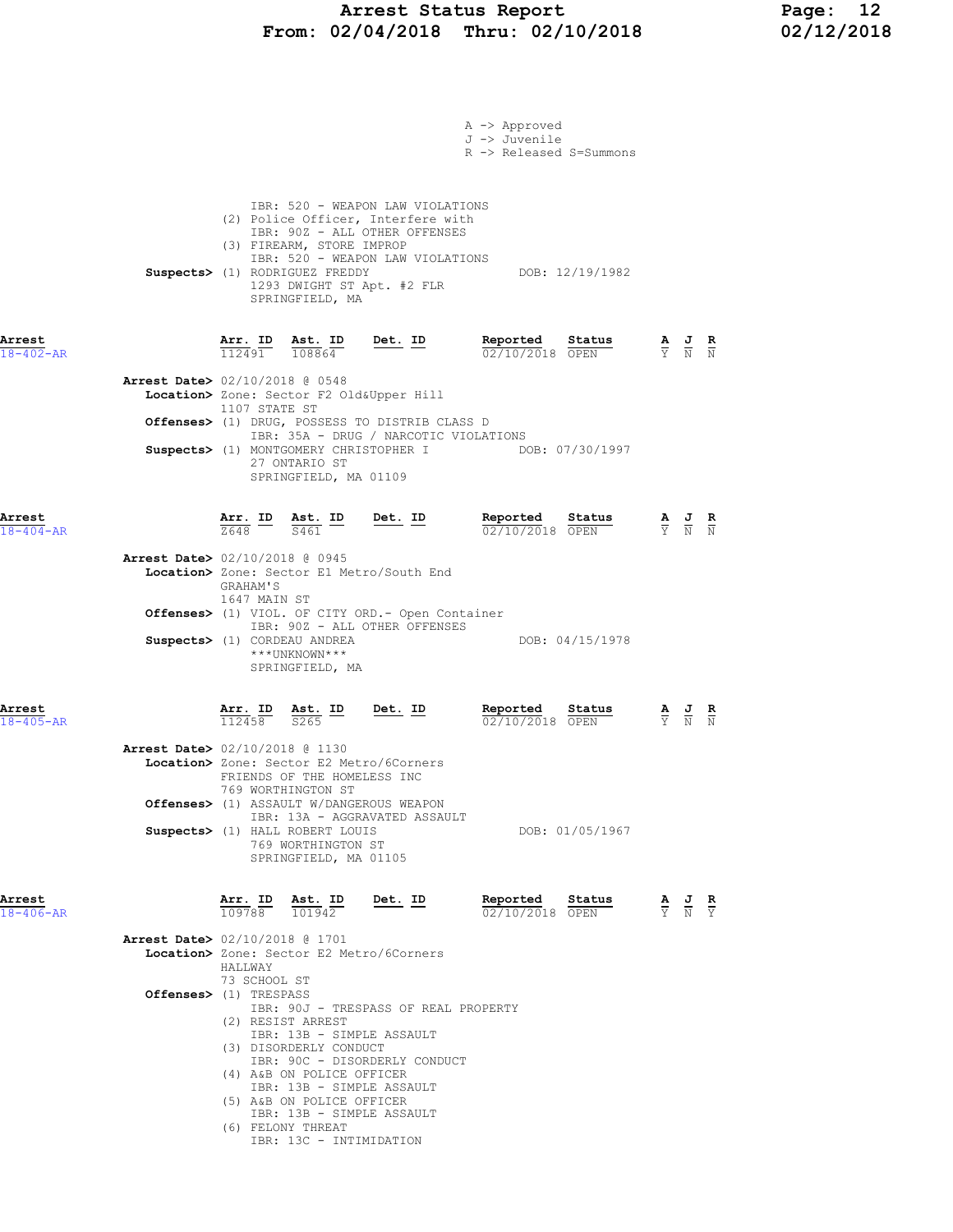## Arrest Status Report Page: 13 From: 02/04/2018 Thru: 02/10/2018 02/12/2018

|                           |                                                                                                                                                                                                                    | A -> Approved<br>J -> Juvenile<br>R -> Released S=Summons |                                                                                                       |
|---------------------------|--------------------------------------------------------------------------------------------------------------------------------------------------------------------------------------------------------------------|-----------------------------------------------------------|-------------------------------------------------------------------------------------------------------|
|                           | (7) FELONY THREAT<br>IBR: 13C - INTIMIDATION<br>Suspects> (1) MERCED CHRISTINA<br>HOMELESS<br>OTHER, UK                                                                                                            | DOB: 11/24/1992                                           |                                                                                                       |
| Arrest<br>$18 - 407 - AR$ | $\frac{\texttt{Arr.}}{\texttt{SPO}}$ $\frac{\texttt{lab}}{109869}$<br><u>Det.</u> ID                                                                                                                               | Reported<br>Status<br>02/10/2018 OPEN                     | $\frac{\mathbf{A}}{\overline{Y}}$ $\frac{\mathbf{J}}{\overline{N}}$ $\frac{\mathbf{R}}{\overline{Y}}$ |
|                           | Arrest Date> 02/10/2018 @ 1942                                                                                                                                                                                     |                                                           |                                                                                                       |
|                           | Location> Zone: Sector B1 Liberty Heights<br>BAYSTATE MEDICAL CENTER                                                                                                                                               |                                                           |                                                                                                       |
|                           | 759 CHESTNUT ST<br>Offenses> (1) TRESPASS<br>IBR: 90J - TRESPASS OF REAL PROPERTY                                                                                                                                  |                                                           |                                                                                                       |
|                           | Suspects> (1) ALICEA RAFAEL<br>HOMELESS<br>OTHER, MA                                                                                                                                                               | DOB: 12/18/1986                                           |                                                                                                       |
| Arrest<br>$18 - 408 - AR$ | $\frac{\texttt{Arr. ID}}{112466}$<br>$\frac{\texttt{Ast.}}{101940}$<br><u>Det. ID</u>                                                                                                                              | <u>Reported</u><br>Status<br>02/10/2018 OPEN              | $\frac{\mathbf{A}}{\mathbf{Y}}$ $\frac{\mathbf{J}}{\mathbf{N}}$ $\frac{\mathbf{R}}{\mathbf{N}}$       |
|                           | Arrest Date> 02/10/2018 @ 1947<br>Location> Zone: Sector B1 Liberty Heights<br>299 CAREW ST                                                                                                                        |                                                           |                                                                                                       |
|                           | Offenses> (1) DISORDERLY CONDUCT<br>IBR: 90C - DISORDERLY CONDUCT<br>(2) RESIST ARREST<br>IBR: 13B - SIMPLE ASSAULT<br>(3) A&B ON POLICE OFFICER                                                                   |                                                           |                                                                                                       |
|                           | IBR: 13B - SIMPLE ASSAULT<br>Suspects> (1) COATES TODD LEON<br>106 GREENE ST Apt. #1<br>SPRINGFIELD, MA 01109+                                                                                                     | DOB: 07/22/1962                                           |                                                                                                       |
| Arrest<br>$18 - 409 - AR$ | Ast. ID<br>Arr. ID<br><u>Det.</u> ID<br>107940<br>102820                                                                                                                                                           | Reported<br>Status<br>02/10/2018 OPEN                     | $\frac{\mathbf{A}}{\mathbf{Y}}$ $\frac{\mathbf{J}}{\mathbf{N}}$ $\frac{\mathbf{R}}{\mathbf{Y}}$       |
|                           | <b>Arrest Date&gt;</b> 02/10/2018 @ 2058<br>Location> Zone: Sector E2 Metro/6Corners                                                                                                                               |                                                           |                                                                                                       |
|                           | ONE STOP DISCOUNT LIQUOR & CONVENIENCE STORE<br>494 CENTRAL ST<br>Offenses> (1) VIOL. OF CITY ORD. - Open Container<br>IBR: 90Z - ALL OTHER OFFENSES<br>(2) A&B ON POLICE OFFICER<br>IBR: 13A - AGGRAVATED ASSAULT |                                                           |                                                                                                       |
|                           | (3) RESIST ARREST<br>IBR: 13B - SIMPLE ASSAULT<br>Suspects> (1) DIXON DAKWANTI SHAMAL<br>74 BELMONT AVE Apt. #2L<br>SPRINGFIELD, MA                                                                                | DOB: 09/20/1993                                           |                                                                                                       |
| Arrest<br>$18 - 410 - AR$ | $\frac{\texttt{Arr.}}{111525}$ $\frac{\texttt{Ab.}}{111495}$                                                                                                                                                       | Reported Status<br><u>Det. ID</u><br>02/10/2018 OPEN      | $\frac{\mathbf{A}}{\mathbf{Y}}$ $\frac{\mathbf{J}}{\mathbf{N}}$ $\frac{\mathbf{R}}{\mathbf{N}}$       |
|                           | Arrest Date> 02/10/2018 @ 2141<br>Location> Zone: Sector F2 Old&Upper Hill                                                                                                                                         |                                                           |                                                                                                       |
|                           | 47 NORFOLK ST<br>Offenses> (1) DEFAULT WARRANT<br>IBR: 90Z - ALL OTHER OFFENSES                                                                                                                                    |                                                           |                                                                                                       |
|                           | Suspects> (1) THOMAS JOVHAN K<br>54 NORFOLK ST<br>SPRINGFIELD, MA 01109                                                                                                                                            | DOB: 01/19/1994                                           |                                                                                                       |